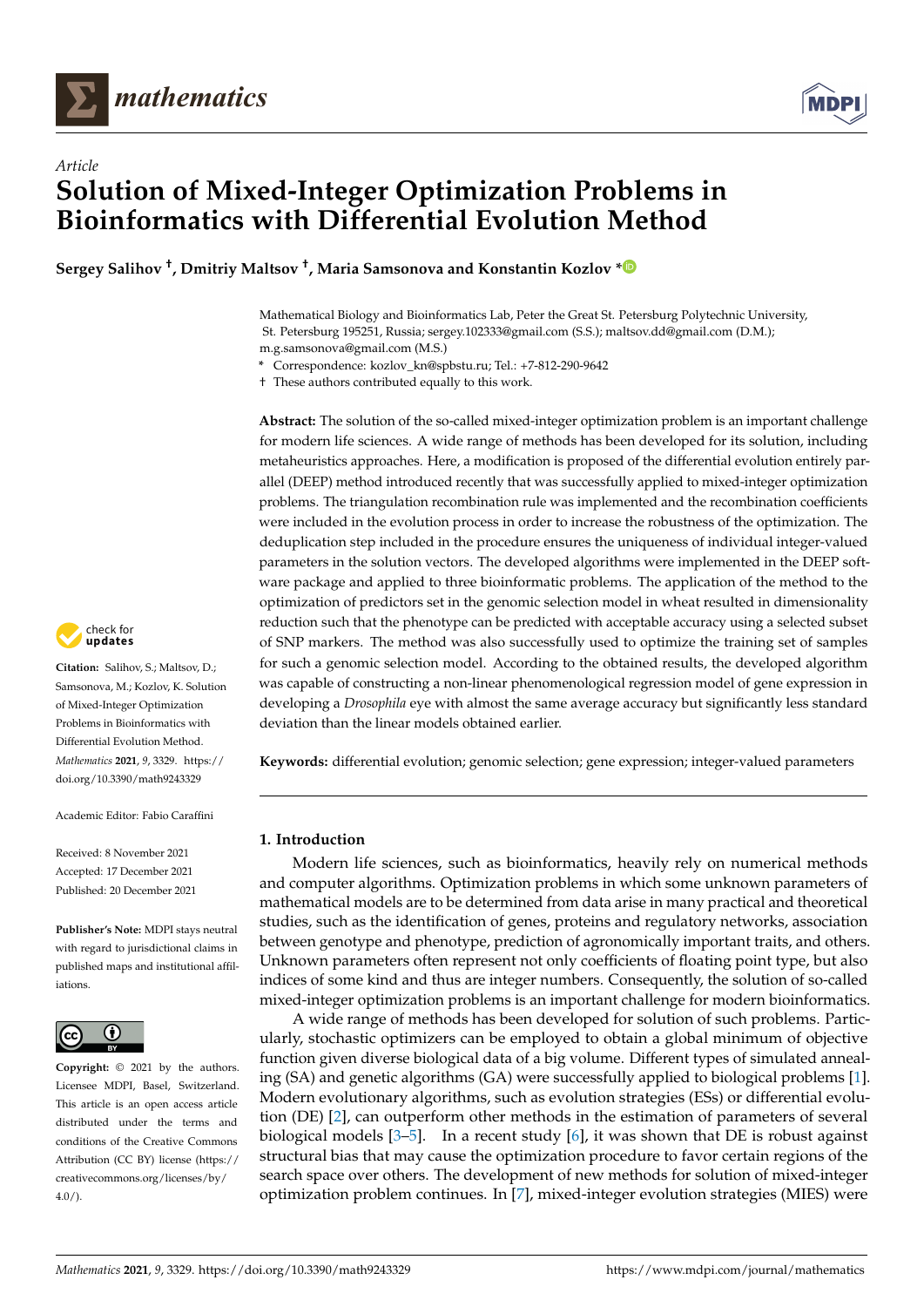presented, which are natural extensions of ES for mixed-integer optimization problems. A two-timescale duplex neurodynamic approach to mixed-integer optimization, based on a biconvex optimization problem reformulation with additional bilinear equality or inequality constraints was proposed in [\[8\]](#page-15-6). A genetic algorithm for model-based mixedinteger optimization (GAMBIT) was developed and extended with a parameterless scheme in [\[9\]](#page-15-7). Several approaches to mixed-integer optimization can be found within a commercial general algebraic modeling system (GAMS) framework [\[10\]](#page-15-8). Other alternatives include the covariance matrix adaptation evolutionary strategy CMA-ES [\[11\]](#page-15-9), mixed-integer sequential quadratic programming (MISQP) [\[12](#page-15-10)[,13\]](#page-15-11) and a Bayesian network-based approach with the mixed-integer Bayesian optimization algorithm (MIBOA) by [\[14\]](#page-15-12). A method for the solution of very large mixed-integer dynamic optimization (MIDO) based on an parallel cooperative scatter search metaheuristic with new mechanisms of self-adaptation and specific extensions to handle large mixed-integer problems was introduced in [\[15\]](#page-15-13).

The global optimization methods that may depend on problem-specific assumptions introduce difficulties in adaptation to other types of problems together with challenges in efficient implementation suitable in different areas. The suboptimal algorithm of temperature reduction, termed the cooling schedule, in SA can increase the computational time and lower the accuracy of the final solution. The correct choice of mutation, recombination and selection operators is crucial for success of GA application. The evolutionary algorithms are highly dependent on the parameters of the evolution model. A wide range of metaheuristic approaches have been developed for parameter estimation in biology. For example, *enhanced scatter search*, proposed in [\[16\]](#page-15-14), is computationally expensive but is capable of obtaining integer and real parameters with high accuracy and outperforming the state-of-the-art methods [\[17\]](#page-15-15).

Differential evolution (DE) [\[2,](#page-15-1)[18\]](#page-15-16) is a metaheuristic algorithm proposed by Rainer Storn and Kenneth Price. In the standard DE, population is randomly initialized and evolved using mutation and crossover operators to produce trial offspring together with a selection operator that accepts or rejects those trials into the population, comparing their values of the objective function.

The standard DE works with floating point parameters; therefore, DE algorithms for discrete parameters [\[19\]](#page-15-17) were proposed. A modified binary DE (MBDE) algorithm and logical mutation operator was proposed in [\[20\]](#page-15-18) based on the structure of binary bit strings. In a binary-adapted DE (BADE), developed in [\[21\]](#page-15-19), the scaling factor is considered the probability that the scaled difference bit becomes "1". In a discrete DE algorithm, proposed in [\[22\]](#page-15-20), the real value obtained from the DE operators is converted to binary values using the sigmoid constraint function. The works [\[23,](#page-16-0)[24\]](#page-16-1) used the adaptive DE algorithm for feature selection, where parameters in DE are automatically adapted depending on the task. A hybrid approach, proposed in [\[25\]](#page-16-2), combined strong exploratory properties of differential evolution with a modified artificial bee colony observation process for trait selection. In [\[26\]](#page-16-3) the authors developed differential evolution with a binary mutation scheme for feature selection. A novel adapted mixed-integer differential evolution algorithm was designed in [\[27\]](#page-16-4). In [\[28\]](#page-16-5), an improved binary difference evolution algorithm was developed for the feature selection problem for general classification problems in data mining.

In this work, we propose a modification of the differential evolution entirely parallel (DEEP) method introduced recently [\[29,](#page-16-6)[30\]](#page-16-7). DEEP was successfully applied in mixedinteger optimization problems, such as the identification of the biogeographic origins of highly mixed individuals implemented in the online ancestry prediction tool *reAdmix* [\[31\]](#page-16-8), regression and dynamical models of flowering time in chickpea [\[32](#page-16-9)[–34\]](#page-16-10) and mungbean [\[35\]](#page-16-11). The DEEP method operates on real-valued parameters that can be converted to integers, using either rounding operation or array index transformation in which the resulting integers are the indices in the sorted array of real parameters. The rounding is better suited for many practical tasks, as a drawback of another transformation is that a relatively small change in real values can lead to a big perturbation of the solution. DEEP implements a parameter adaptation scheme based on preserving the diversity of solutions [\[36\]](#page-16-12) that was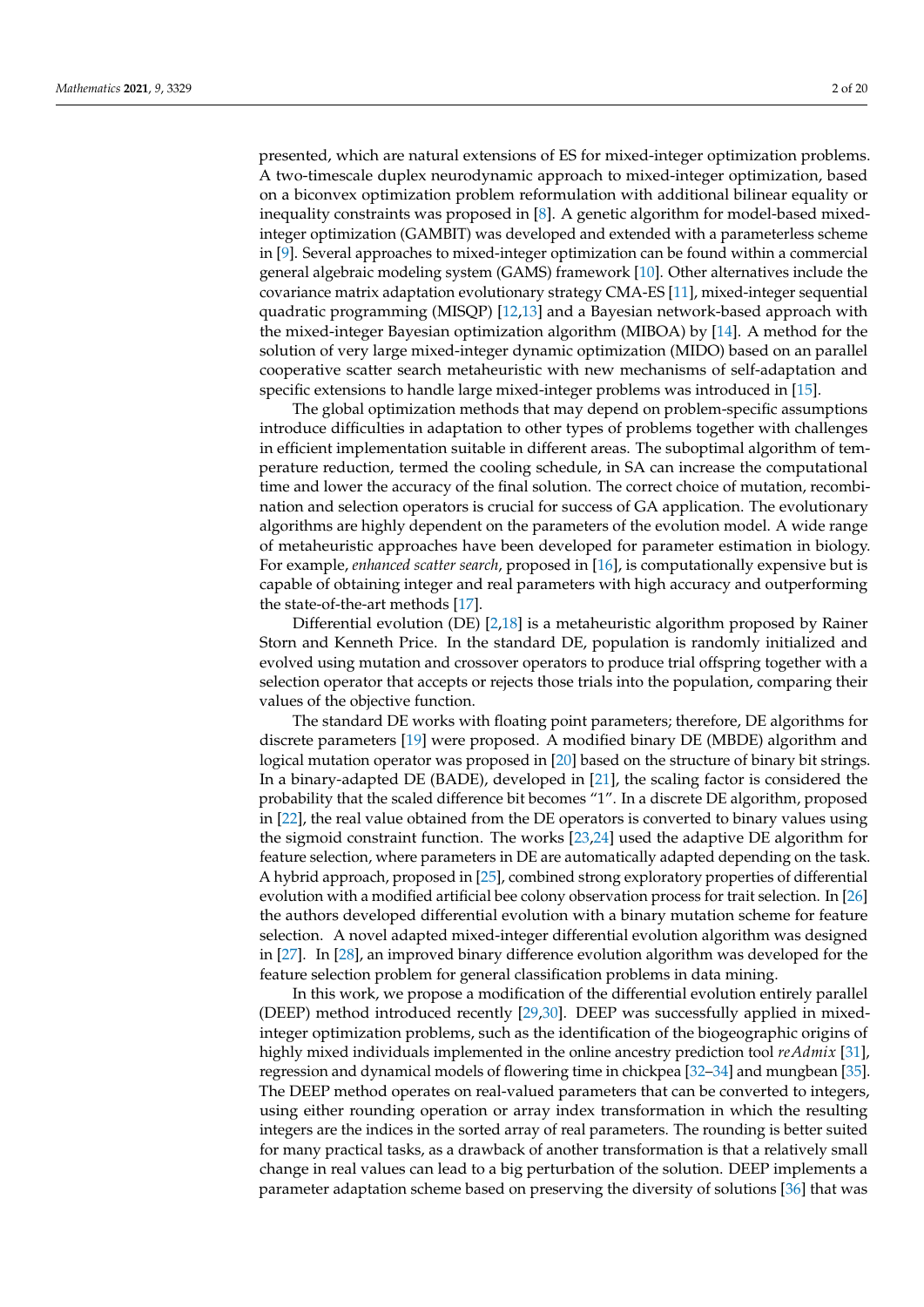developed for classic DE strategies. The local search capabilities of DE can be enhanced by including additional differences in the mutation. Consequently, in order to increase the robustness of the procedure, the triangulation recombination rule was implemented based on [\[37\]](#page-16-13). To control the diversity of the integer-valued parameters in intermediate and final solution vectors, the deduplication step was included based on [\[38\]](#page-16-14). To implement a new adaptation scheme, the control parameters of the resulting algorithm are made separate for

Thus the contribution of the paper is three fold: (i) DEEP was enhanced with the triangulation recombination rule and deduplication step; (ii) the control parameters were included in the evolution process for self-adaptation; (iii) the resulting method implemented in the open-source software [\[39\]](#page-16-15) was applied to three bioinformatic problems. The first two of them, namely the optimization of the set predictors and the compilation of the training sample, are important to reduce the dimensionality of the genomic selection model. The third example illustrates the construction of the regression model of gene expression in analytic form.

each vector in the population and included in the evolution process.

We compared the results for the genomic selection model with those for the DEEP method without the proposed enhancements and the genetic algorithm and the results for the third example were compared with a state-of-the-art package gramEvol specifically designed for building models in analytic form using the genetic algorithm for optimization [\[40\]](#page-16-16).

The next sections of the paper give detailed description of the developed methods, test problems and results. The papers on modifications of the DE are surveyed in Section [2.](#page-2-0) The formal problem is stated in Section [3.1,](#page-3-0) and the differential evolution entirely parallel method and proposed enhancements are presented in Sections [3.2](#page-4-0)[–3.4.](#page-6-0) The bioinformatic problems considered in this research are stated in Sections [3.5–](#page-6-1)[3.8.](#page-7-0) The results are presented in Section [4](#page-8-0) followed by their discussion in Section [5,](#page-13-0) and Section [6](#page-14-0) provides the conclusions.

#### <span id="page-2-0"></span>**2. Related Work**

Numerous variants of DE have been developed to improve the reliability, scalability, accuracy, convergence speed and other aspects of the method. Parameter adaptation methods were introduced that resulted in self-adaptive DE variants, such as SaDE [\[41\]](#page-16-17) and ensemble-based SAEDE [\[42\]](#page-16-18). The mutation rule was improved by using the best member from the selected fraction of individuals and an external archive containing suboptimal individuals JADE [\[43\]](#page-16-19). Success history-based parameter adaptation SHADE was intro-duced in [\[44\]](#page-16-20). The classic mutation operator  $DE/r$  and  $/1$  was enhanced by attaching a benchmark factor to the basis vector in IMMSADE [\[45\]](#page-16-21). A crossover probability sorting mechanism and dynamic population reduction strategy was proposed in EJADE [\[46\]](#page-16-22). Scale factor and crossover probability obeyed the Cauchy distribution and uniform distribution, respectively, and were adaptively adjusted, according to their respective weighted Lehmer means in ACDE [\[47\]](#page-16-23). Several ways for handling constraints imposed for parameters were introduced and investigated [\[48\]](#page-16-24).

Different variants of improved parameter control were introduced, such as a multiple exponential recombination [\[49\]](#page-17-0) and encoding of control parameters in individuals [\[50\]](#page-17-1). Improved individual-based parameter setting and selection strategy was developed in IDEI [\[51\]](#page-17-2). A DE variant with novel control parameter adaptation that includes a grouping strategy for adjusting the scaling factor and crossover probability and a parabolic reduction rule for changing NP was suggested in PaDE [\[52\]](#page-17-3). Mechanisms of population size adaption were also developed. In [\[53\]](#page-17-4), the algorithm was proposed that evaluated the current population diversity based on the European distance and adjusted the NP size according to the evaluation results. The size of the population was also dynamically adjusted in APTS [\[54\]](#page-17-5). The population was divided into subpopulations in mDE-bES [\[55\]](#page-17-6). The population was clustered in multiple tribes in sTDE-dR [\[56\]](#page-17-7).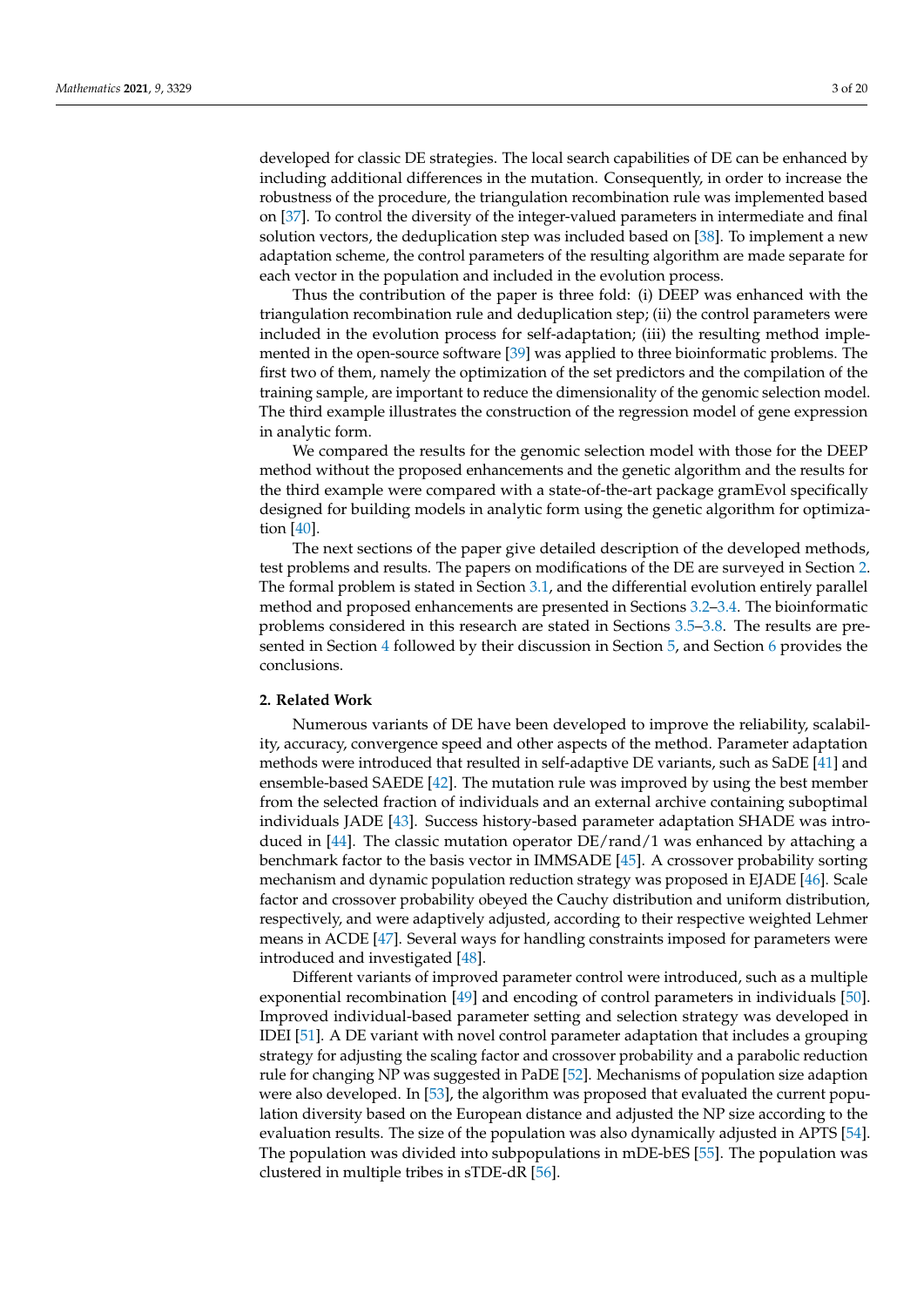Improved mutation and crossover strategies were proposed, such as a novel framework based on the proximity characteristics among the individual solutions in Pro-DE [\[57\]](#page-17-8), a variant of the classical DE/current-to-best/1 scheme that uses the best of a selected group individual in MDE-pBX [\[58\]](#page-17-9), a collective information-powered DE proposed in CIPDE [\[59\]](#page-17-10), an improved DE algorithm with dual mutation strategies collaboration termed DMCDE [\[60\]](#page-17-11), DE with a fitness and diversity ranking-based mutation operator called FDDE [\[61\]](#page-17-12), ReDE [\[62\]](#page-17-13) for which a revised mutation strategy for DE was introduced, RNDE [\[63\]](#page-17-14) which used a new mutation operator, and DE/neighbor/1 which balanced the exploration and exploitation ability of the DE process. Other examples include DE with eigenvector-based crossover [\[64\]](#page-17-15), DE with multiple exponential crossover [\[65\]](#page-17-16), a switched parameter DE [\[66\]](#page-17-17), a classification-based mutation strategy DE [\[67\]](#page-17-18), and an orthogonal crossover (OX) operator DE [\[68\]](#page-17-19).

Various offspring generation strategies were combined to produce an algorithm with enhanced properties, such as DE with composite strategies and parameters CoDE [\[65\]](#page-17-16), DE that selects mutation strategies and control parameters from the strategy and parameter pools, respectively, to produce successful offspring population EPSDE [\[69\]](#page-17-20), the framework with two mechanisms, namely, the multiple variants adaptive selecting mechanism and the multiple variants adaptive solutions preserving mechanisms [\[70\]](#page-17-21), and improved ensemble of differential evolution variants (IEDEV) [\[71\]](#page-17-22). A method with multiple variant coordination was proposed in [\[72\]](#page-17-23), the archiving of promising directions was suggested [\[73\]](#page-17-24), and IMO-CADE was introduced in [\[74\]](#page-17-25), where mutation operators were selected adaptively.

Hybrid algorithms were introduced with intent to integrate the advantages of DE and other meta-heuristic algorithms, such as a hybrid DE with the gaining–sharing knowledge algorithm (GSK) and Harris hawks optimization (HHO), DEGH [\[75\]](#page-17-26), a hybrid artificial bee colony with DE (HABCDE) [\[76\]](#page-18-0), a semi-parametric adaptation method in the LSHADE hybridized with covariance matrix adaptation evolution strategy (LSHADE-SPACMA) [\[77\]](#page-18-1), a hybrid algorithm based on self-adaptive gravitational search algorithm (SGSADE) [\[78\]](#page-18-2), a hybrid algorithm for DE and particle swarm optimization (DEPSO) [\[79\]](#page-18-3), mixed DE with whale optimization algorithm (MDE-WOA) [\[80\]](#page-18-4), a hybrid adaptive teaching–learningbased optimization algorithm with DE (ATLDE) [\[81\]](#page-18-5), a hybrid symbiotic DE moth flame optimization algorithm (HSDE-MFO) [\[82\]](#page-18-6), a modified Boltzmann annealing [\[83\]](#page-18-7) differential evolution algorithm (BADE) [\[84\]](#page-18-8), an adaptive DE with PSO (A-DEPSO) [\[85\]](#page-18-9), a hybrid differential symbiotic organism search (HDSOS) algorithm [\[86\]](#page-18-10), a new local search scheme based on the Hadamard matrix (HLS) [\[87\]](#page-18-11), an opposition-based learning DE (ODE) [\[88\]](#page-18-12), DE/EDA [\[89\]](#page-18-13), which combined DE with the estimation of distribution algorithm, a DE variant with commensal learning and uniform local search, named CUDE [\[90\]](#page-18-14), and ESADE [\[91\]](#page-18-15), which combines simulated annealing in the selection stage.

#### **3. Materials and Methods**

## <span id="page-3-0"></span>*3.1. Problem Statement*

Let us consider mixed-integer optimization problem [\(1\)](#page-3-1) that combines unknowns that take real and integer values.

<span id="page-3-1"></span>
$$
Q(x, u) \underset{x}{\rightarrow} \min
$$
  

$$
c_k^L < x_k < c_k^U, \ k \in K = \{1, ..., K\}
$$
  

$$
x_i \in \mathbb{N}, \ i \in I \subseteq K,
$$
 (1)

where  $x = \{x_k | k = 1, ..., K\}$  is the vector of parameters of the model of the length *K* that is to be found to give the minimal value to the objective function *Q* and satisfy the constraints with upper and lower limits  $c^U$  and  $c^L$ , respectively.  $\ Q$  computes the deviation of the model with parameters x from experimental data u. The subset *I* holds the indices of parameters that are integer numbers.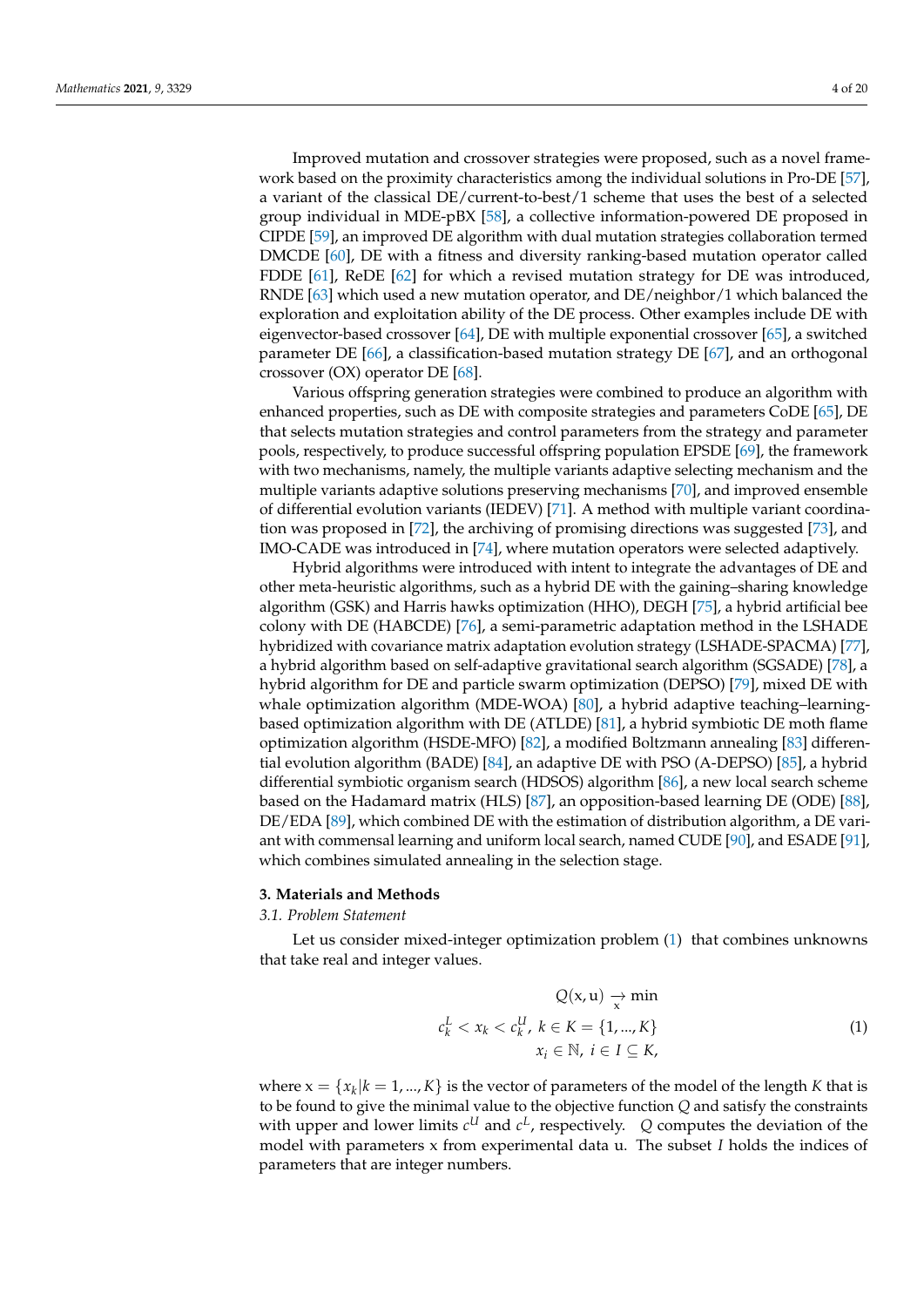## <span id="page-4-0"></span>*3.2. Differential Evolution Entirely Parallel Method*

Differential evolution (DE) was proposed in [\[18\]](#page-15-16) as an effective stochastic method for function minimization. DE operates on a set called population of parameter vectors called individuals that are initially generated randomly. The size of population *NP* is constant, and on each iteration, the set of parameter vectors may be referred to as generation. The differential evolution entirely parallel (DEEP) method [\[29,](#page-16-6)[30,](#page-16-7)[92\]](#page-18-16) combines enhancements proposed in the literature as well as some specifically developed modifications. These enhancements include the two-step scheme for adaptation of algorithmic parameters based on the control of the population diversity developed in [\[36\]](#page-16-12), an optional *scatter search* step [\[16\]](#page-15-14) that is performed each  $\Xi$  iteration, where  $\Xi$  is a control parameter, and a selection rule [\[93\]](#page-18-17) for consideration of several different objective functions. To avoid premature convergence, the predefined number of individuals Ψ that were unable to update the parameters after the predefined number of iterations  $\Theta$  are substituted with the same number of ones with the lowest values of the objective function. To satisfy the constraints in the form of inequalities imposed for the model parameters, the infeasible solutions that might be generated by the method are substituted with the values uniformly sampled from the constrained interval.

DE operates on floating point parameters. The conversion from real to integer values can be performed using one of the two approaches implemented in the DEEP method. The first option employs the rounding operation that substitutes a real value with the nearest integer number. The second approach involves the following operations:

- The values are sorted in ascending order.
- The index of the parameter in the floating point array becomes the value of the parameter in the integer array.

The rounding method is more convenient for the solution of practical problems because in the second procedure, a relatively small change in the real value of the parameter can lead to a relatively important perturbation of the solution. The local search capabilities of classic DE strategies can be improved by including additional differences in the mutation formula. This was done using the triangulation recombination rule based on [\[37\]](#page-16-13).

As the parameter adaptation scheme based on preserving the population diversity [\[36\]](#page-16-12) was developed for classic DE strategies, another approach is introduced in this work. To avoid equally valued integer parameters in the trial and final solution vectors, the deduplication procedure is performed on each iteration based on [\[38\]](#page-16-14). The control parameters of the triangulation recombination rule are made different for each individual vector in the population. They are included in the evolution process and updated on each iteration with the same formulae.

The operation of the method, including the two enhancements proposed in this work, is described in the Algorithm [1](#page-5-0) insertion. The input to the algorithm includes the following:

- The specification of the problem to be solved:
	- **–** The objective function;
	- **–** The data with which the solution is to be compared;
	- **–** Constraints for the parameters;
- Control parameters of the algorithm.

The execution starts with the *initialization* step that randomly assigns the values satisfying the given constraints  $c_k^L < x_k < c_k^U$ ,  $k = 1, ..., K$  to a set of *NP* parameter vectors  $X^0 = v_i^0|i = 1...$ , *NP* for starting generation  $G = 0$ .

The main loop of the algorithm consists of *recombination*, *evaluation* and *selection* steps. Calculations are terminated when the stopping criterion is satisfied and can be defined by the maximal allowed number of generations *G*max or the number of consecutive iterations during which the objective function variation is less than a predefined small value. Objective function *Q* for several vectors is calculated in parallel.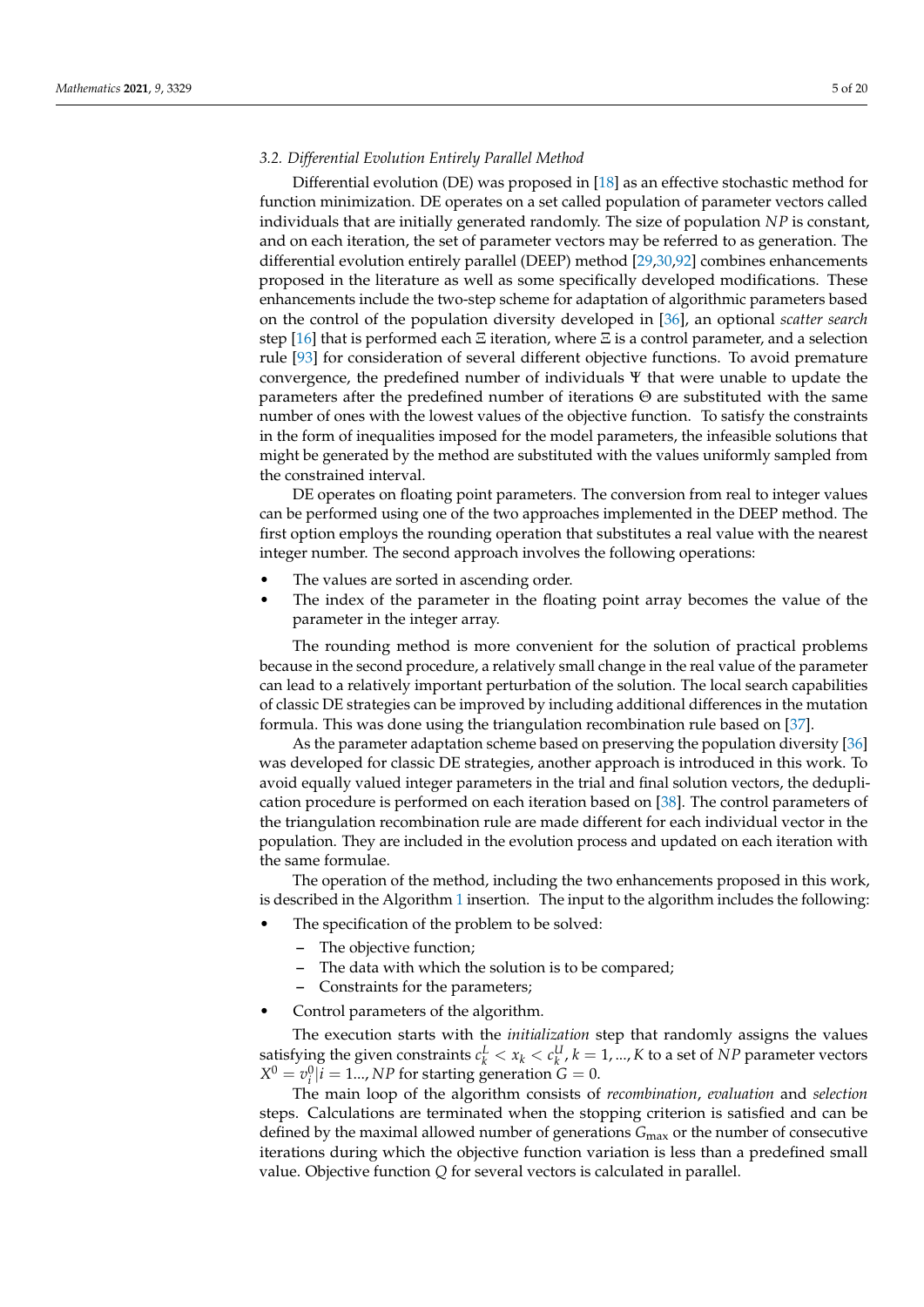The number of individuals in population *NP*, the frequencies Θ and Ξ, the number Ψ of substituted individuals and stopping criterion parameter *G*max are the main control parameters of the method that are to be set by the user.

The output of the algorithm contains the values of unknowns that provides the minimal value of the objective function.

<span id="page-5-0"></span>**Algorithm 1** Differential evolution entirely parallel method

| <b>INITIALIZATION:</b>                                         |
|----------------------------------------------------------------|
| The NP individuals of the population are initialized randomly. |
| Generation $G = 0$                                             |
| repeat                                                         |
| <b>RECOMBINATION:</b>                                          |
| if The predefined number of iterations $\Xi$ passed. then      |
| Make Scatter Search Step                                       |
| else                                                           |
| for all individuals in population do                           |
| Triangulation Recombination of model parameters $(2)-(6)$      |
| Update scaling coefficients and weights (7), (8)               |
| end for                                                        |
| end if                                                         |
| for all offsprings do                                          |
| Make Deduplication of integer-valued parameters                |
| end for                                                        |
| <b>EVALUATION:</b>                                             |
| for all offsprings do                                          |
| Calculate objective function Q                                 |
| end for                                                        |
| <b>SELECTION:</b>                                              |
| for all offsprings do                                          |
| Accept or Reject an offspring to the next generation           |
| end for                                                        |
| if The predefined number of generations $\Theta$ passed then   |
| Substitute Y oldest individuals with the best ones             |
| end if                                                         |
| $G=G+1$                                                        |
| until Stopping criterion is met                                |

#### *3.3. Triangulation Recombination Rule*

In order to increase the robustness of the procedure, the triangulation recombination rule was implemented based on [\[37\]](#page-16-13). The trial vector  $v_i^{G+1} = V^{\tilde{G}+1}(F^G, p^G, b, t, r, X^G, i)$ for each *i*-th vector from population *X <sup>G</sup>* for current generation *G* is obtained according to formulae  $(2)-(6)$  $(2)-(6)$  $(2)-(6)$ :

<span id="page-5-1"></span>
$$
b, t, r \in \text{unif}\{[1, NP]/i\},\tag{2}
$$

$$
x_b, x_t, x_r \in X^G, Q(x_b) \le Q(x_t) \le Q(x_r)
$$
  
\n
$$
V^{G+1}(F^G, p^G, b, t, r, X^G) = x_{c,i}^G + F_{1,i}^G(x_b^G - x_t^G) + F_{2,i}^G(x_b^G - x_r^G)
$$
\n(3)

$$
+ F_{3,i}^G(x_t^G - x_r^G) \tag{4}
$$

$$
x_{c,i}^G = w_{1,i}^G x_b^G + w_{2,i}^G x_t^G + w_{3,i}^G x_r^G,
$$
\n(5)

$$
w_{j,i}^G = \frac{p_{j,i}^G}{\sum_{j=1}^3 p_{j,i}^G}
$$
 (6)

where *b*, *t*, and *r* are random indices sampled from the uniform distribution so that  $x_b^G$ ,  $x_t^G$ , and  $x_r^G$  are the best, better and the worst vectors with respect to objective function  $Q$ ;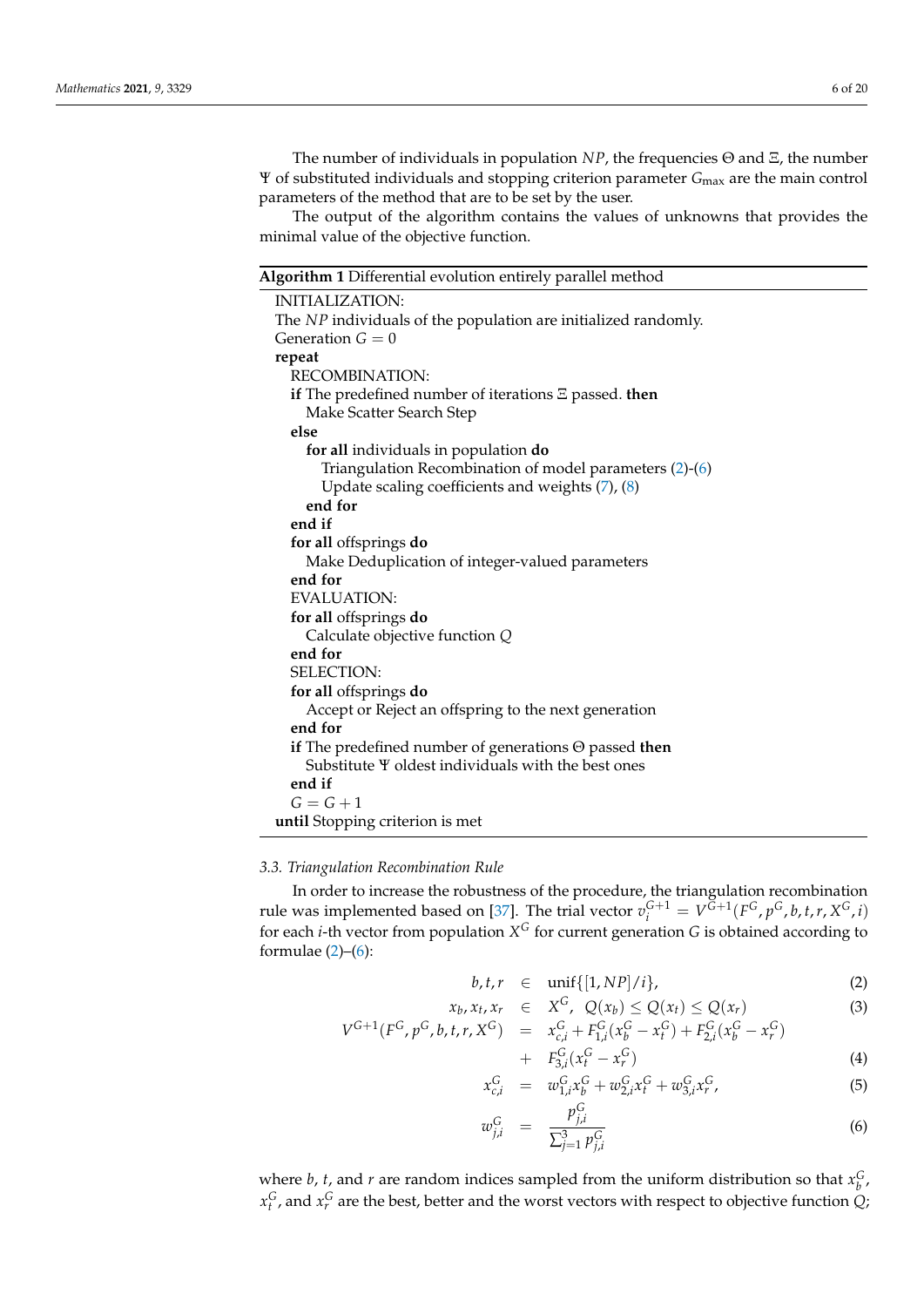$w_{j,i}^G$  and  $p_{j,i}^G$  are the normalized and nonnormalized weights, respectively; and  $F_{j,i}^G$  are the scaling coefficients.

To adaptively change the weights and scaling coefficients, they are evolved using the same formulae  $(4)$ – $(6)$ :

<span id="page-6-2"></span>
$$
F_{:,i}^{G+1} = V^{G+1}(F^G, p^G, b, t, r, F^G, i)
$$
\n(7)

$$
p_{:,i}^{G+1} = V^{G+1}(F^G, p^G, b, t, r, p^G, i)
$$
\n(8)

where  $F_{:,i}^{G+1}$  and  $p_{:,i}^{G+1}$  are trial vectors of scaling coefficients and nonnormalized weights, respectively, and  $F^G$  and  $p^G$  are the sets of all such vectors for the current generation  $G$ .

## <span id="page-6-0"></span>*3.4. Deduplication*

To avoid equal integer-valued parameters in intermediate and final solution vectors, the deduplication step for each offspring was included based on [\[38\]](#page-16-14). The algorithm performs the following operations for each trial vector  $v_i^{G+1}$ .

- Sample another index *h* uniformly, different from *b*, *t* and *r* used in recombination.
- Create a helper array: assign 1 if the value firstly occurs in  $v_i^{G+1}$ , assign 2 if the value firstly occurs in  $v_h^{G+1}$  and 3—if the value is duplicated.
- Sort the helper array in ascending order.
- Fill  $v_i^{G+1}$  with the values that corresponds to the first *K* elements of the helper array.

The execution of the algorithm is illustrated in Table [1.](#page-6-3) Here, the values 8 (in the second column), 22 and 15 are firstly met in  $v_i^{G+1}$ ; 8 in the fourth column is duplicated; *i* and values 84, 47 and 105 are firstly met in  $v_h^{G+1}$ . The helper array is filled accordingly and then sorted. The values that correspond to the first *K* indices in the sorted helper array are included in the updated  $v_i^{G+1}$ .

<span id="page-6-3"></span>**Table 1.** Deduplication algorithm. The first row is the concatenation of two individual vectors of parameters,  $v_i^{G+1}$  and  $v_h^{G+1}$ . The next two rows illustrate original and sorted helper arrays. The last row shows the result of the procedure.

| $v_i^{G+1}$ | 22 |    | 15 | $\cdots$<br>$7.6 + 1$ |    | 84  | 47 | 105 |
|-------------|----|----|----|-----------------------|----|-----|----|-----|
| helper      |    |    |    | $\cdots$              |    |     |    |     |
| sorted      |    |    |    | $\cdots$              |    |     |    |     |
| $v^{G+1}$   | 22 | 15 | 84 | $\cdots$              | 47 | 105 |    |     |

The time need to complete the deduplication procedure depends on the number of parameters *K* and, with the fast sorting algorithm, is estimated as  $O(2K(\log(2K)))$ .

## <span id="page-6-1"></span>*3.5. Genomic Selection*

More recently, it has become clear that improved crop production can only be achieved if the potential of varieties can be assessed at different locations and seasons and in combination with a range of management options that cannot be tested in vivo [\[94–](#page-18-18)[96\]](#page-18-19). Thus, world-class breeding programs have reformed their yield improvement strategy by integrating traditional yield estimates with gene–phenotype–system modeling tools [\[97](#page-18-20)[–100\]](#page-18-21). This integration allows in silico identification of genotypes associated with phenotypes that are likely to improve crop production [\[101–](#page-19-0)[103\]](#page-19-1). Such approaches led to a 3–4% increase in yields per year under the Australian sorghum program and  $\approx$ 1% growth under the U.S. Northern Production Zone corn program. These techniques have not only proven to be effective, but are rapidly improving [\[100\]](#page-18-21).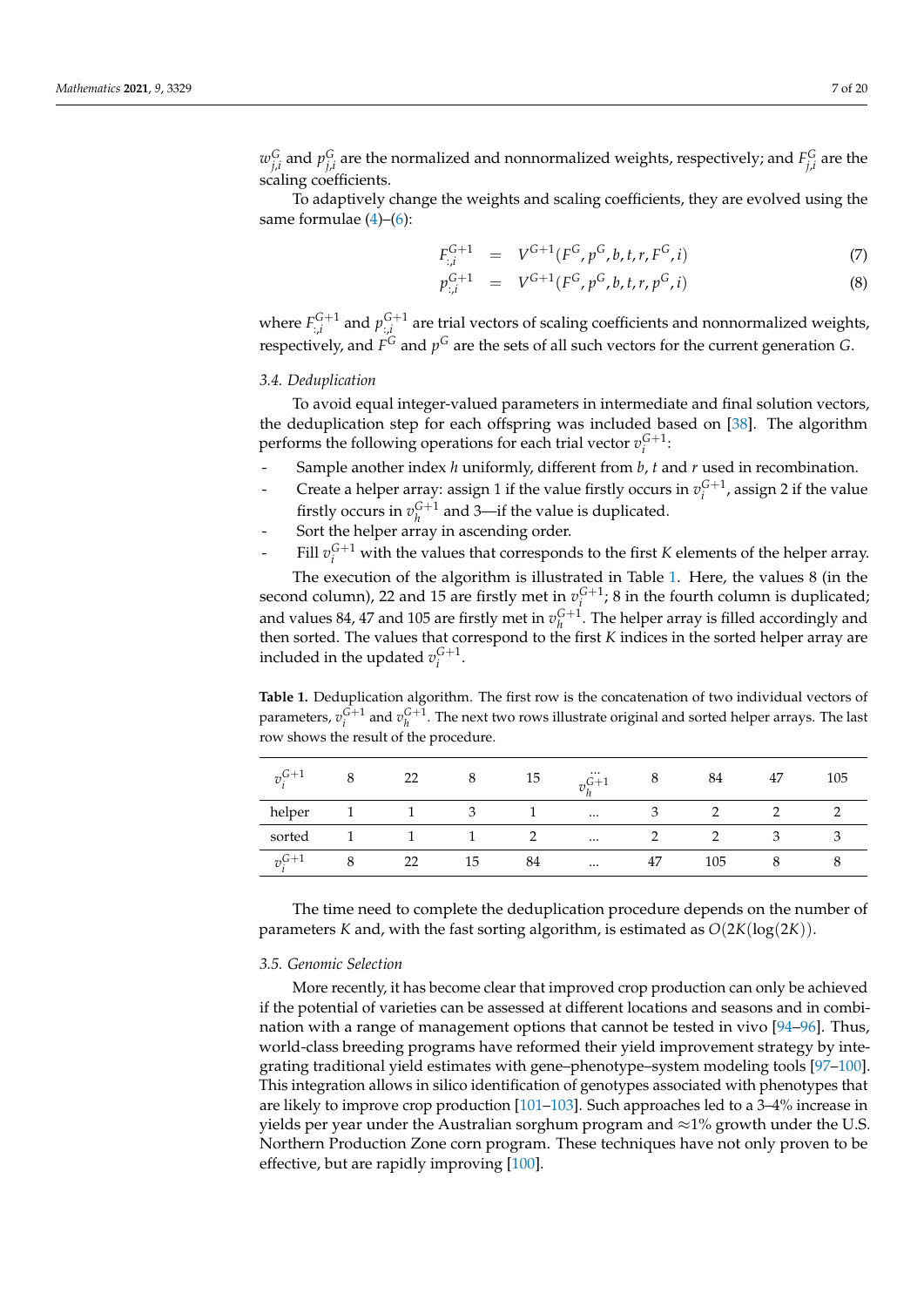Breeding value assessment models suffer from the so-called curse of dimensionality—a scenario in which the number of possible SNP markers is significantly larger compared to the available observations [\[104\]](#page-19-2).

The standard approach to calculating genomic breeding value is to use the best linear unbiased predictor (BLUP), using a linear model and ridge regression [\[105\]](#page-19-3). Bayesian methods have also found widespread use [\[104\]](#page-19-2). In this work, an implementation provided in rrBLUP package [\[106\]](#page-19-4) for R software system [\[107\]](#page-19-5) is utilized.

Here, we apply the developed algorithm to two independent problems with two different datasets.

## <span id="page-7-1"></span>*3.6. Optimization of the Set of Predictors*

Ridge regression helps to overcome the dimensionality problem, but the set of predictors can be optimized to obtain the same accuracy with less SNPs used [\[28\]](#page-16-5). Thus the optimization problem is formulated to select the subset of predictors that maximize the correlation between the estimated and measured phenotype. To reduce overfitting, 4-fold cross-validation is utilized, and the objective function equals the mean Pearson's correlation coefficient for the model built by rrBLUP [\[106\]](#page-19-4).

The algorithm was applied to a wheat dataset [\[108\]](#page-19-6) phenotyped for baking quality traits that was split into training and test samples of 1516 and 300 elements, respectively, and genotyped for 5021 SNP markers.

#### *3.7. Compilation of Training Sample*

An important problem in the wide adoption of genomic selection is that the accuracy of the prediction of the phenotype for new genotypes is hard to estimate beforehand. It was shown that it is possible to achieve a substantial gain in accuracy by careful compilation of the sample on which the genomic selection model is trained. As a result, EthAcc (estimated theoretical accuracy) was proposed in [\[109\]](#page-19-7) as an objective function for the training sample optimization. EthAcc is based on causal quantitative trait loci assessed from a genome-wide association study. EthAcc does not evaluate the training set but the genomic prediction accuracy based on the training set. The choice of the best training set from the historical panel of genotyped and phenotyped samples is a key task in the evaluation of newly created breeding resources.

The developed algorithm was applied to a wheat dataset provided in [\[109\]](#page-19-7) containing information on 1368 SNPs and 237 samples that were phenotyped for the heading date. The algorithm and data for EthAcc computation were taken from the original paper [\[109\]](#page-19-7).

## <span id="page-7-0"></span>*3.8. Regression Model of Gene Expression*

Gene expression controls all biological processes and gene regulation can be modeled in several ways: differential equations for dynamical models and linear or non-linear regression in statistical models [\[110\]](#page-19-8). The fruit fly *Drosophila* is an ideal model organism for different biological studies. In [\[111\]](#page-19-9), the robustness in development was investigated using quantitative spatial gene expression in the morphogenetic furrow (MF), a wave of differentiation that patterns the developing eye disc. The MF passes from the posterior to the anterior of the disc over a period of two days (90 min per adjacent row of cells). The method of hybridization chain reaction (HCR) was used to quantitatively measure spatial gene expression, co-staining for several genes simultaneously. Three dimensional images of mounted, HCR stained eye discs were acquired on a Zeiss LSM 780 laser scanning microscope. Gene transcripts were detected within image stacks after processing.

The gene *atonal* plays a central role in establishing the correct eye structure. It is known that its expression is under the control of *hedgehog* and *Delta* genes. In [\[111\]](#page-19-9), a regulation was modeled by linear regression function. A more general approach called grammatical evolution (GE) [\[112\]](#page-19-10) allows the user to determine the analytic form of functional dependence by minimizing the deviation of model solution from data. In GE, as in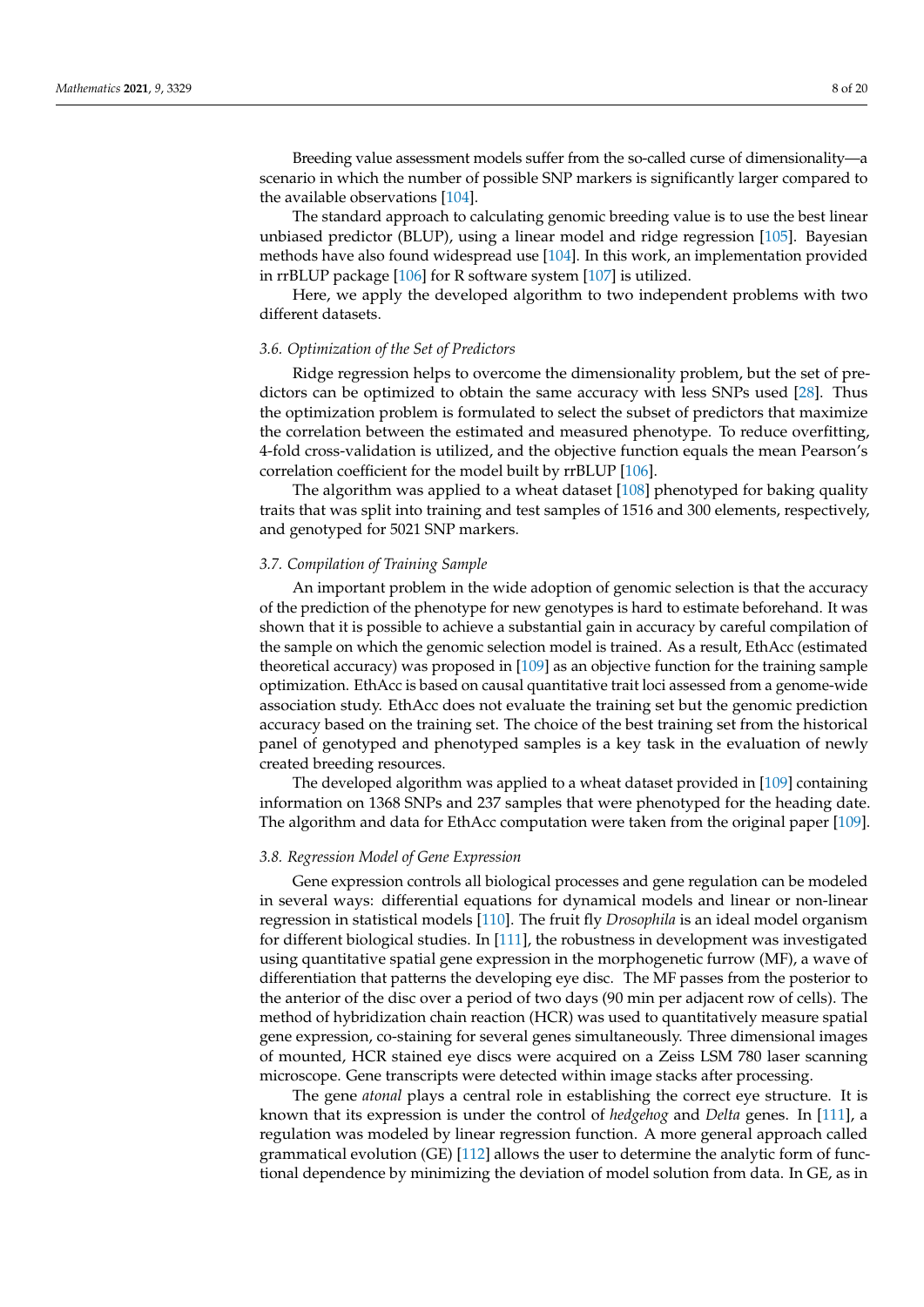a genetic programming method, the function is constructed according to the rules of the given context-free grammar from "words" that are integer-valued vectors of parameters.

The data represent a quantitative description of gene expression, presented in the form of bursts of intensities obtained by the processing of images of the eye discs of fruit fly *Drosophila* larvae. The information is provided for 85 discs in the form of the table for each processed sample with one row for each cell in a disc, approximately 1000 cells per disc. The rows contain values of measured gene expression.

#### *3.9. Experimental Setup*

The described algorithm was implemented in C programming language in the framework of the open-source software DEEP [\[39\]](#page-16-15). For each case study, the experimental setup contained the formulation of the objective function  $Q$  to be minimized, the upper  $c_k^U$  and lower  $c_k^L$  limits for unknown model parameters and selected control parameters for the algorithm.

The control parameters  $G_{max} = 300$ ,  $NP = 200$ ,  $\Xi = 5$ ,  $\Psi = 2$  and  $\Theta = 24$  were chosen to be the same as those used in the successful previous applications of the method [\[32](#page-16-9)[,35\]](#page-16-11). The objective function *Q* used in the *evaluation* step in Algorithm [1](#page-5-0) measures the deviation of the model solution from provided experimental data. In practice, any executable program written in any programming language can be utilized; two R-scripts and a program written in C++ were used in the case studies described in Sections [3.6](#page-7-1)[–3.8,](#page-7-0) respectively.

The specification of the problem is stored in the INI-file that is loaded by the DEEP software.

## <span id="page-8-0"></span>**4. Results**

#### *4.1. Optimization of the Set of Predictors*

The developed algorithm was used to optimize the set of SNPs that serve as predictors in a linear regression model of genomic selection. The integer-valued parameters represent the indices of SNPs that are included in the model that was built using the rrBLUP package for R statistical software. The Pearson's correlation coefficient between predicted and measured phenotypes was used as an objective function. Several runs with different seeds for a random number generator were performed that took, on average, 28.7 hours on a cluster node equipped with 2xIntel Xeon CPU E5-2697 v3, 2.60GHz.

Each resulting model reduced the number of needed SNPs from 5021 to 1800–3800, with the correlation coefficient ranging from 0.87 to 0.88 and from 0.74 to 0.76 for training and test data, respectively. The accuracy is not dependent on the number of predictors in these results (see Figure [1\)](#page-9-0). The average number of selected SNPs was 2939, and the average correlation coefficient is 0.75 for the test data and 0.875 for the training data. The smallest model contains 1456 SNPs, and the correlation coefficient equals 0.74 for the test set.

Three SNPs named IWA837, IWA1360, and IWA4243 were selected in 90% solutions and six SNPs named IWA1008, IWA1273, IWA1637, IWA1870, IWA1929, and IWA4784 were selected in 87% solutions.

The results obtained with the developed method were compared with those for the base DEEP method without proposed enhancements. The new method outperforms the base one in terms of the smallest model, as the base method needs 2400 SNPs instead of 1456 with almost the same correlation coefficient, equal to 0.75, for the test set.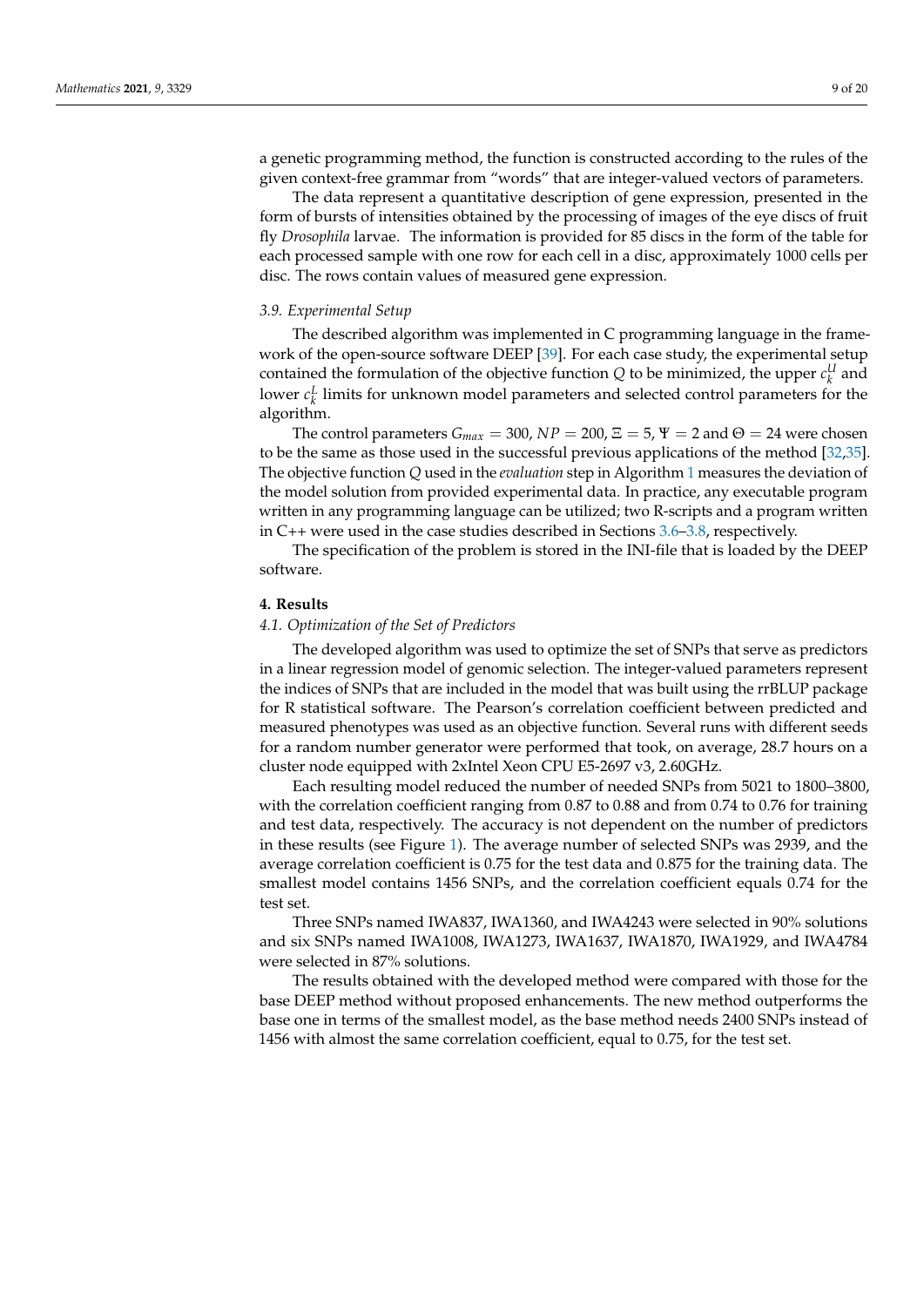<span id="page-9-0"></span>

**Figure 1.** Pearson correlation coefficient between data and model prediction with respect to the number of SNPs used in the model for test and training samples.

Different combination of SNPs were obtained in different runs, and each SNP was selected in aa different number of combinations (see Figure [2\)](#page-9-1). The average frequency of the SNP selection was 65%, and 264 SNPs were selected in more than 80% combinations.

<span id="page-9-1"></span>

**Figure 2.** The number of occurrences for each SNP in obtained solutions. The colors are made random for better visual appearance.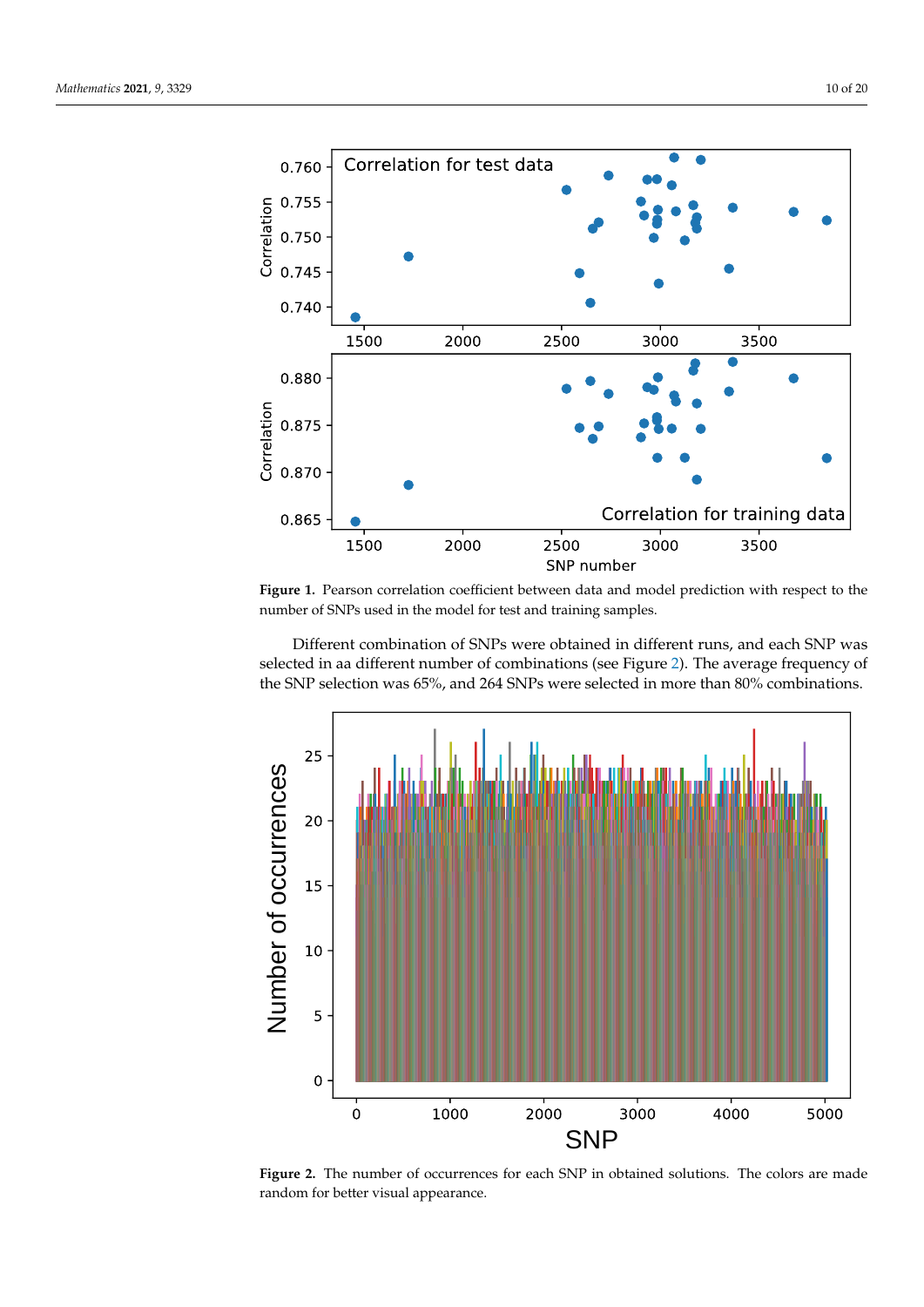## *4.2. Compilation of Training Sample*

The DEEP method with proposed modifications was applied to a problem of compilation of the set of samples from the given dataset to be used for training of regression model for genomic selection using EthAcc as an objective function. The implementation of the EthAcc computation algorithm and additional data were taken from the original paper [\[109\]](#page-19-7). The integer-valued parameters of the model represented the indices of the observations to be included in training. Several runs were performed with different initial values for the random number generator, with the mean runtime of 42 minutes on a cluster node equipped with 2xIntel Xeon CPU E5-2697 v3, 2.60 GHz.

The value of the objective function was reduced almost twice for a typical run according to the convergence curve (see Figure [3\)](#page-10-0). The value of the objective function EthAcc was significantly positively correlated ( $r = 0.92$ , *p*-value=  $9.20 \times 10^{-13}$ ) with the accuracy of the final model expressed as the correlation between the predicted and measured phenotypes (see Figure [4\)](#page-11-0), as was expected in [\[109\]](#page-19-7).

<span id="page-10-0"></span>

**Figure 3.** The convergence curve for a typical optimization run. The value (1—EthAcc) is plotted as a function of iteration number.

The frequency of inclusion of individual samples into training set varies greatly between obtained solutions (see Figure [5\)](#page-11-1). The mean number of samples in the resulting training set was 70 out of 237 records, with the mean accuracy of 0.75; 28 samples were included in 70% of solutions.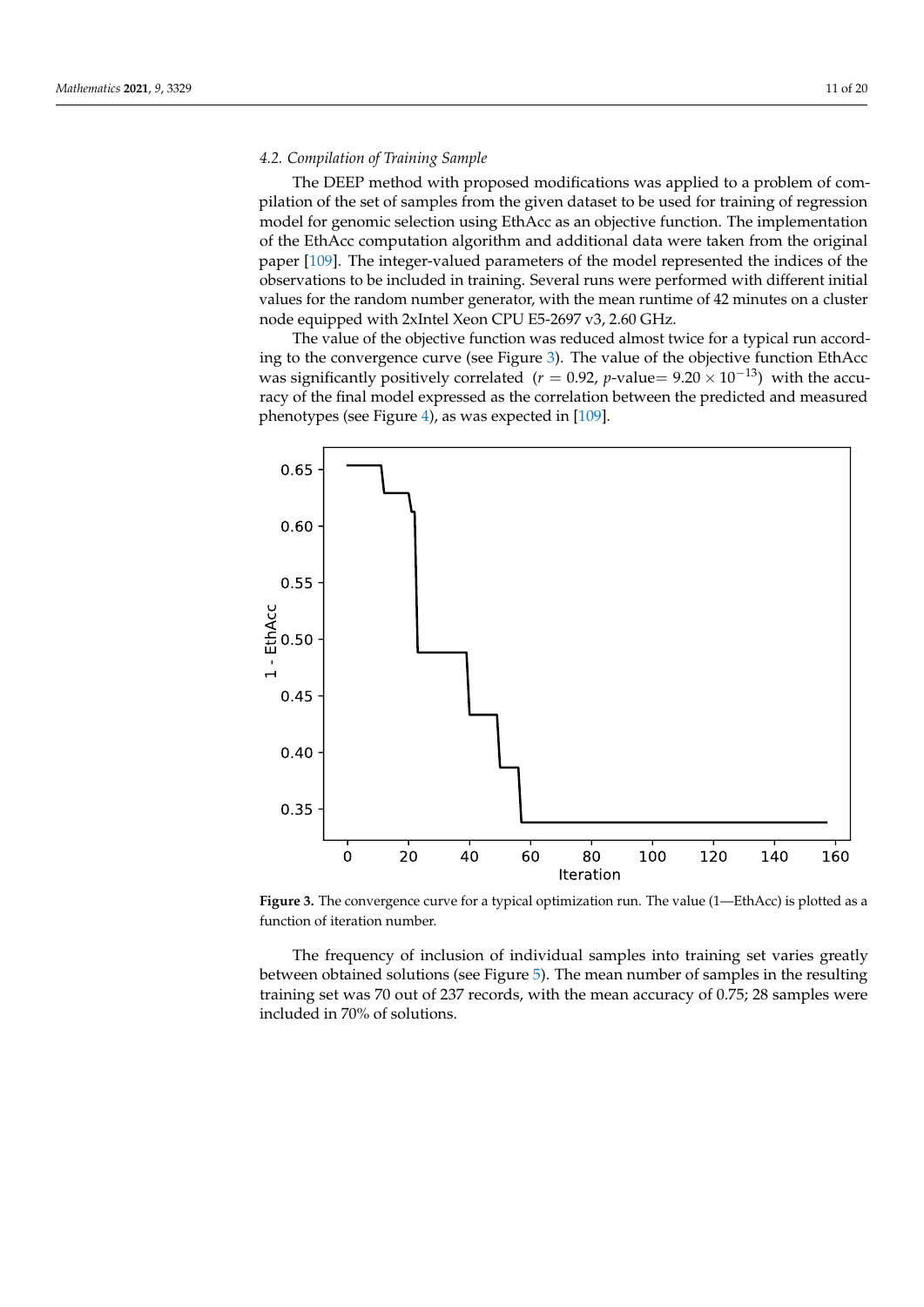<span id="page-11-0"></span>

**Figure 4.** Pearson correlation coefficient between predicted and measured values for models with different EthAcc values. The strait line illustrates the linear dependence.

<span id="page-11-1"></span>

**Figure 5.** The number of occurrences of each observation in the optimized training set. The colors are made random for better visual appearance.

The results obtained with the developed method were compared with those for the base DEEP method without proposed enhancements and the state-of-the-art genetic algorithm implemented in package GA [\[113\]](#page-19-11) for R statistical software. According to the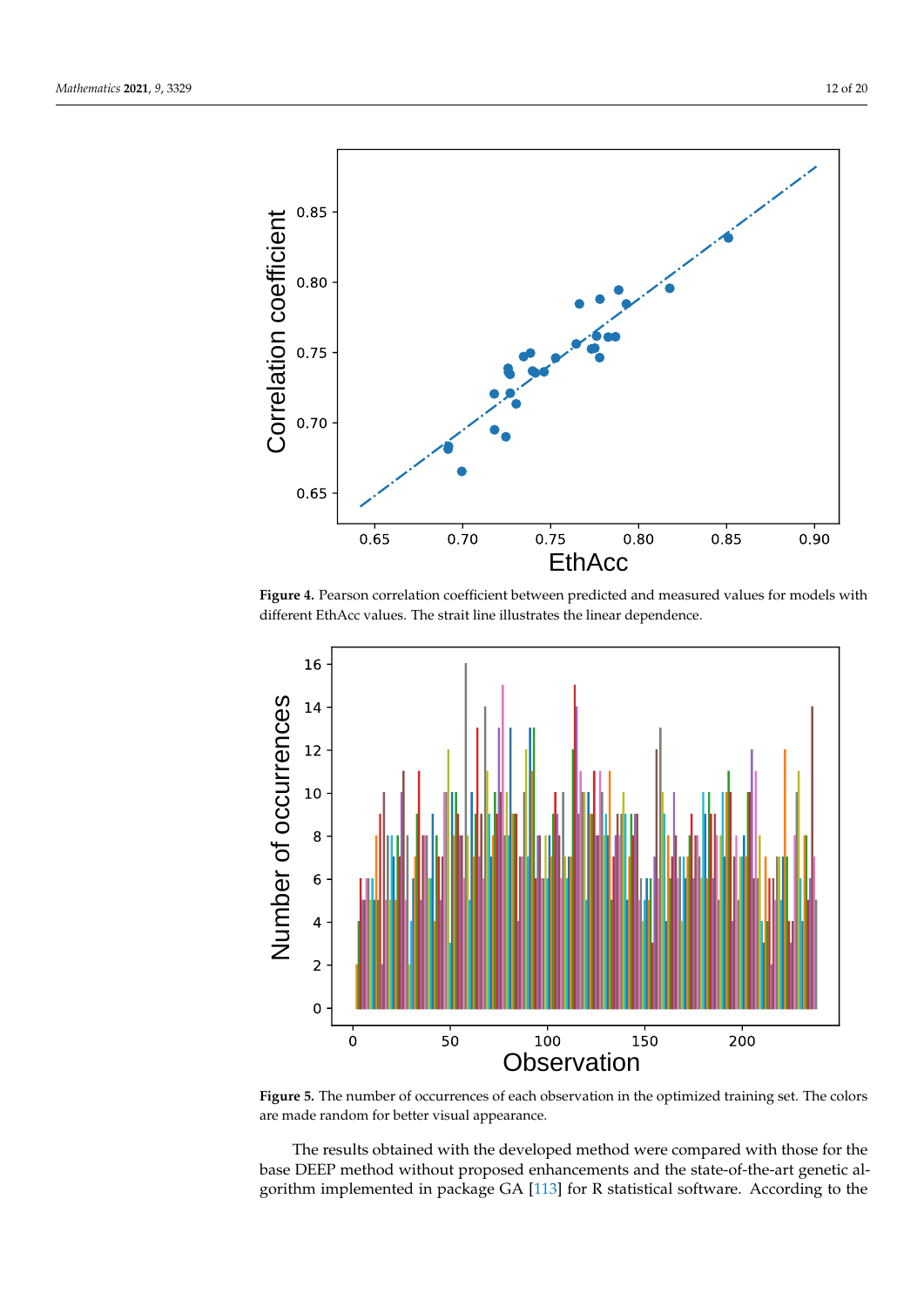Mann–Whitney criterion, the comparison was statistically significant (*p*-value < 0.05); consequently, the developed method outperformed the competitors in all cases (see Table [2\)](#page-12-0).

<span id="page-12-0"></span>**Table 2.** Comparison of results for the problem of compilation of training sample for the method developed in this work (new), for DEEP without enhancements with DE/rand/1/bin, DE/rand/1/bin, DE/best/1/bin and DE/best/1/exp strategies and for GA with real-valued (GA/rvd) and binary encoding (GA/bin), also with a additional local search step (GA/rvd/loc and GA/bin/loc).

| Method              | Mean EthAcc | p-Value for Comparison with New Method |
|---------------------|-------------|----------------------------------------|
| new                 | 0.75        |                                        |
| $DE/r$ and/1/bin    | 0.54        | ${<}2.2 \times 10^{-16}$               |
| $DE/r$ and/ $1/exp$ | 0.56        | ${<}2.2\times10^{-16}$                 |
| DE/best/1/bin       | 0.57        | $8.15\times10^{-13}$                   |
| DE/best/1/exp       | 0.57        | $4.20\times10^{-14}$                   |
| GA/rvd              | 0.63        | $4.31 \times 10^{-5}$                  |
| GA/bin              | 0.62        | $9.44\times10^{-9}$                    |
| GA/rvd/loc          | 0.57        | $2.36 \times 10^{-9}$                  |
| GA/bin/loc          | 0.52        | $4.09\times10^{-8}$                    |

## *4.3. Regression Model of Gene Expression*

The developed algorithm was used to optimize the analytic form of the phenomenological function that describes how the expression of the *atonal* gene depends on the expression of *hedgehog* and *Delta* genes in cells of morphogenetic furrow of developing eye disc. The data on gene expression were split into  $k = 10$  folds for cross validation. The model was trained on *k* − 1 parts of the sample and tested on a remaining part.

Parameters of the mixed-integer optimization problem include integer indices interpreted according to the grammatical evolution rules and real-valued coefficients. The best solution [\(9\)](#page-12-1) with respect to the root mean squared (*RMS*) difference between predicted and measured gene expression suggests the non-linear dependence between gene expression levels (see Figure [6\)](#page-13-1).

<span id="page-12-1"></span>
$$
ATO = \left(-0.59 + \frac{9.99HH}{(38.19 + DL)^2}\right)HH
$$
  
+  $(44.49 + 1.16DL) \cos(1/(38.19 + DL))$   
-9.99 cos(sin(78.51HH))  
 $R_{adj}^2 = 0.32$   
RMS = 97.53

where  $R^2_{adj}$  is an adjusted coefficient of determination, HH, DL and ATO are expressions of genes *hedgehog*, *Delta* and *atonal*, respectively. The average accuracy of the obtained non-linear solutions ( $\hat{R}^2_{adj} = 0.25$ ) is slightly better than that of linear regressions ( $\hat{R}^2_{adj} =$ 0.24) obtained in [\[111\]](#page-19-9), but the deviation of accuracy is statistically significantly smaller  $(\sigma_{non-lin} = 0.03 < 0.10 = \sigma_{lin})$  according to the *F*-test (*p*-value= 8.4 × 10<sup>-11</sup>).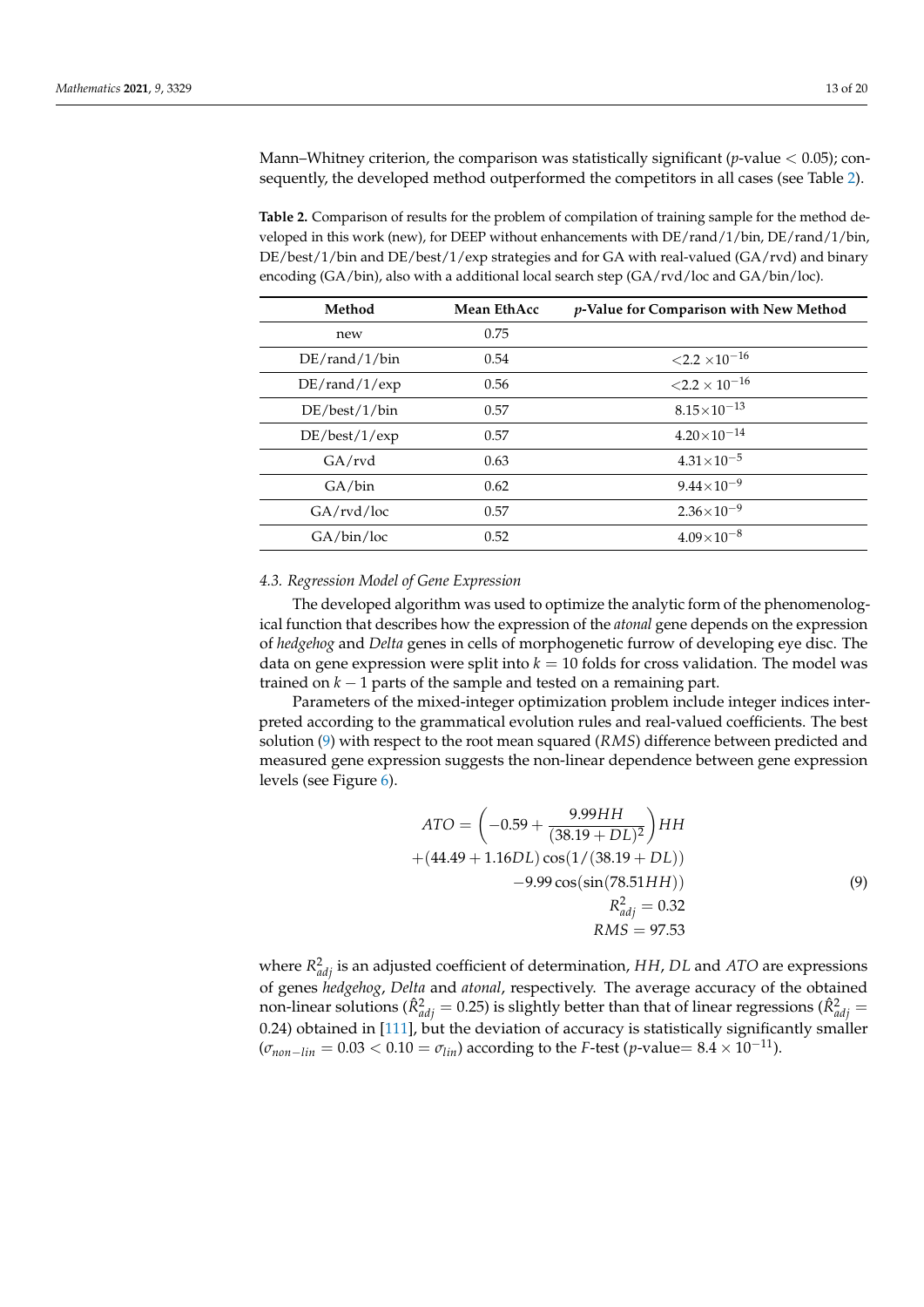<span id="page-13-1"></span>

**Figure 6.** The non-linear dependence of *atonal* expression on that of *hedgehog* and *Delta* genes in the cells of developing *Drosophila* eye.

We compared the obtained results with a state-of-the-art method for grammatical evolution implemented in the gramEvol [\[40\]](#page-16-16) package for R statistical software [\[107\]](#page-19-5). We used default recommended settings 40, 200 and 300 for chromosome size, population size and iterations, respectively. The default mutation probability was set to  $10/(1 + \text{chromosomesize}) \approx 0.244$ . The mean adjusted coefficient of determination for the developed method 0.25 was statistically significantly better than that of the competitor, 0.21, according to the Mann–Whitney criterion ( $U = 806.0$ ,  $p = 1.47 \times 10^{-7}$ ).

## <span id="page-13-0"></span>**5. Discussion**

Feature selection methods are often subdivided in two main groups [\[114](#page-19-12)[,115\]](#page-19-13): filtering and wrapper methods. The filtering methods select features based on information content or statistics and do not depend on any learning algorithm. Thus, the filtering techniques are generally less computationally expensive, and are fast, and suitable for large datasets. Moreover, they are easily applicable to various learning algorithms. For ranking features, filtering methods are commonly used, such as Fisher's score, T statistic, entropy-based feature ranking, Bhattacharya distance, etc. [\[116,](#page-19-14)[117\]](#page-19-15). However, the filtering methods ignore the interaction of features and the performance of the classification algorithm with the selected features, while the wrapper methods evaluate subsets of features based on the classification efficiency, which is highly dependent on the specific algorithm used. It is known that wrapper methods, such as, for example, SVM (SVM-R), cooperative index (CI), K-top scoring pair (k-TSP), microarray significance analysis (SAM), positive synergy index (PSI) and greedy forward selection (GFS) [\[118,](#page-19-16)[119\]](#page-19-17) are more accurate than filtering methods, but require more computation and are more likely to lead to overfitting. In [\[28\]](#page-16-5), an improved binary differential evolution (BDE) algorithm was developed for the feature selection problem for general classification problems in data mining.

The differential evolution entirely parallel (DEEP) method introduced recently [\[29,](#page-16-6)[30\]](#page-16-7) is capable of finding integer-valued parameters that can represent indices of selected features. In this work, the method was enhanced by the deduplication step based on [\[38\]](#page-16-14) to avoid equal integer-valued parameters in the intermediate and final solution vectors and by the triangulation recombination rule based on [\[37\]](#page-16-13) to increase the robustness of the procedure.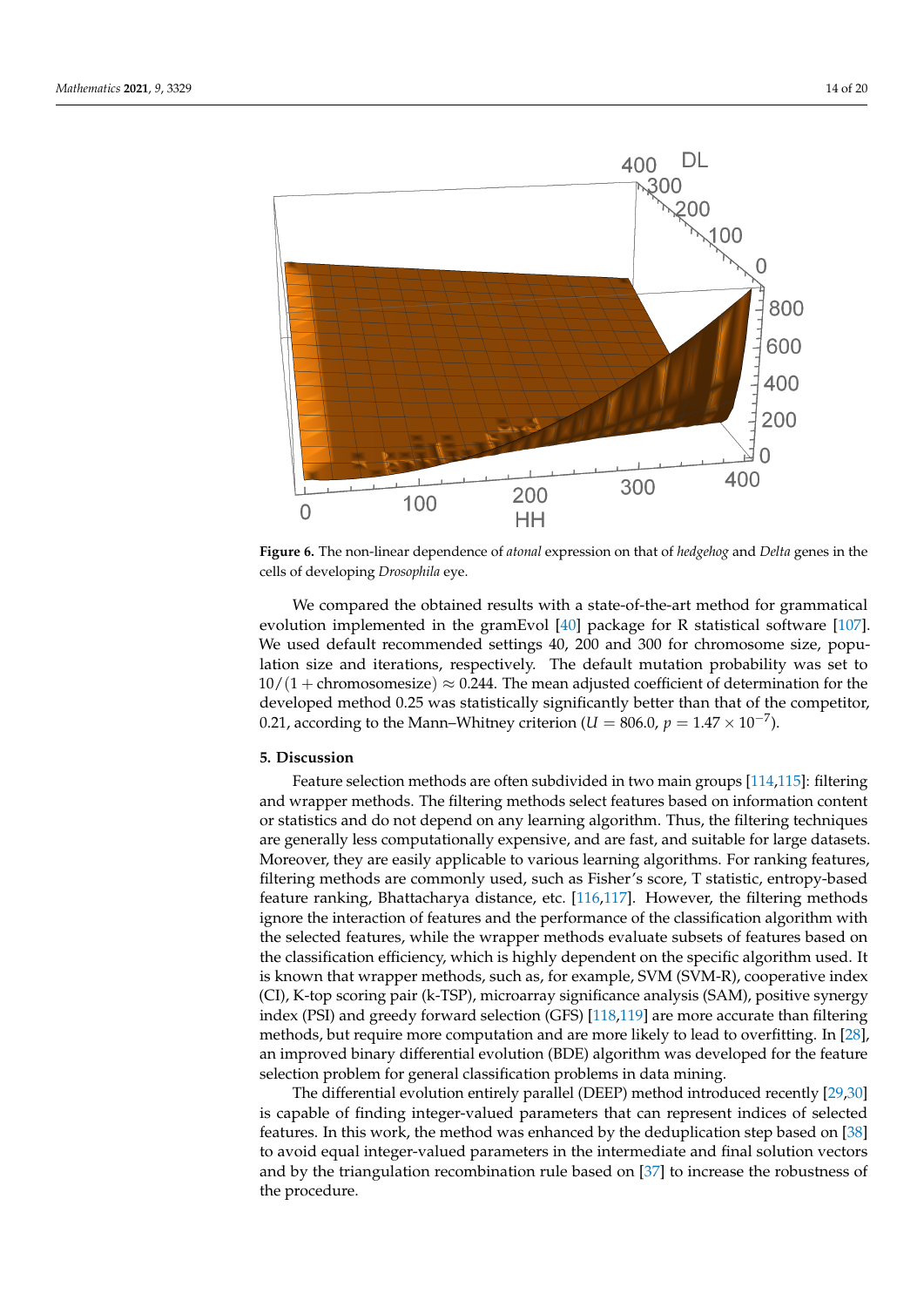The implementation of DEEP [\[39\]](#page-16-15) was applied to mixed-integer problems, such as the optimization of the predictors set and training set for genomic selection and the gene regulation regression model in symbolic form.

The accuracy of regression models in genomic selection is suppressed by the fact that the number of SNP markers is usually much larger than the number of observations—the so-called curse of dimensionality [\[104\]](#page-19-2). Consequently, the dimensionality reduction and training set optimization are important challenges.

The ability of the developed algorithm to optimize the set of SNP predictors for genomic selection was evaluated on the wheat dataset presented in [\[108\]](#page-19-6). The developed algorithm successfully constructed a model with fewer predictors and acceptable accuracy, thereby reducing the dimensionality of the problem. The average number of selected SNPs was 2939, and the average correlation coefficient was 0.75 for the test data and 0.875 for the training data. The small set of 9 markers—IWA1008, IWA1273, IWA1637, IWA1870, IWA1929, IWA4784, IWA837, IWA1360, and IWA4243—was selected in more than 87% of solutions, which suggests their high impact on the modeled phenotype.

The developed algorithm was successfully used to determine the optimal training set for genomic selection for the heading date in wheat, using the maximization of EthAcc (estimated theoretical accuracy) as an objective function [\[109\]](#page-19-7). The mean number of samples in the resulting training set was 70 out of 237 records with the mean accuracy of 0.75; 28 samples were included in 70% of solutions.

The DEEP method with proposed modifications was used to obtain a non-linear phenomenological model of the expression of *atonal* gene expression under the control of *hedgehog* and *Delta* genes in the developing *Drosophila* eye, using the grammatical evolution (GE) approach [\[112\]](#page-19-10). The quantitative data on gene expression obtained by processing of images of the eye discs were used for model construction [\[111\]](#page-19-9). The obtained solutions are highly non-linear, and the adjusted coefficient of determination showed almost the same average accuracy but significantly less deviation than the linear models obtained earlier.

These problems represent important areas of application of mathematical modeling in biology. The prediction of important phenotypic characteristics based on the combination of genetic markers can be used in selection, as in the tested case study, and also in biomedicine for early screening of diseases. The models of the regulation of gene expression help to decipher the mechanism of development. The successful application of the method to these diverse problems supports its applicability in other biological tasks.

## <span id="page-14-0"></span>**6. Conclusions**

The differential evolution entirely parallel method was enhanced by the deduplication step and by the triangulation recombination rule for solving mixed-integer optimization problems.

The application of the method resulted in dimensionality reduction in the genomic selection model in wheat such that the phenotype can be predicted with acceptable accuracy, using a selected subset of SNP markers. The method was also successfully used to optimize the training set of samples for such a genomic selection model.

According to the obtained results, the developed algorithm is capable of constructing a non-linear phenomenological model of gene expression in the developing *Drosophila* eye with almost the same average accuracy but significantly less deviation than the linear models obtained earlier.

**Author Contributions:** Conceptualization, M.S. and K.K.; methodology, M.S. and K.K.; software, S.S., D.M. and K.K.; validation, K.K.; formal analysis, investigation, S.S., D.M. and K.K.; resources, data curation, M.S.; writing—original draft preparation, review and editing, S.S., D.M., M.S. and K.K.; visualization, S.S. and D.M.; supervision, project administration, funding acquisition, M.S. All authors have read and agreed to the published version of the manuscript.

**Funding:** The research was funded by the Ministry of Science and Higher Education of the Russian Federation as part of World-class Research Center program: Advanced Digital Technologies (contract No. 075-15-2020-934 dated 17 November 2020).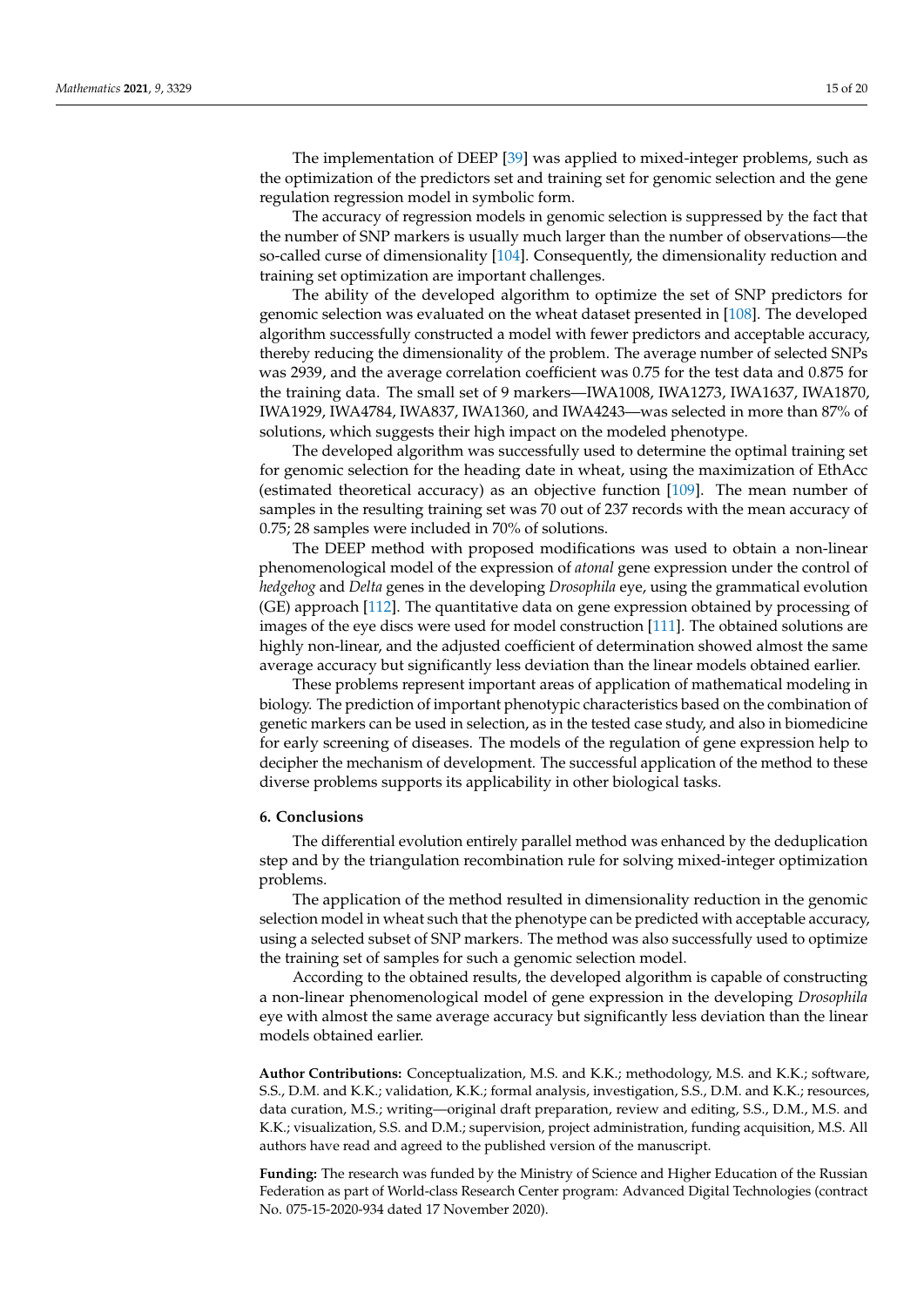**Data Availability Statement:** The data analyzed in this study are available in Zenodo at 10.5281/zenodo.5792935.

**Acknowledgments:** Calculations were performed in Supercomputer center of Peter the Great St.Petersburg Polytechnic University.

**Conflicts of Interest:** The authors declare no conflict of interest.

## **References**

- <span id="page-15-0"></span>1. Jaeger, J.; Surkova, S.; Blagov, M.; Janssens, H.; Kosman, D.; Kozlov, K.N.; Myasnikova, E.; Vanario-Alonso, C.E.; Samsonova, M.; Sharp, D.H.; et al. Dynamic control of positional information in the early Drosophila embryo. *Nature* **2004**, *430*, 368–371. [\[CrossRef\]](http://doi.org/10.1038/nature02678)
- <span id="page-15-1"></span>2. Storn, R.; Price, K.*Differential Evolution—A Simple and Efficient Heuristic for Global Optimization over Continuous Spaces*; Technical Report Technical Report TR-95-012; International Computer Science Institute: Berkeley, CA, USA, 1995.
- <span id="page-15-2"></span>3. Fomekong-Nanfack, Y.; Kaandorp, J.A.; Blom, J. Efficient parameter estimation for spatio-temporal models of pattern formation: case study of Drosophila melanogaster. *Bioinformatics* **2007**, *23*, 3356–3363. [doi: 10.1093/bioinformatics/btm433.](doi: 10.1093/bioinformatics/btm433) [\[CrossRef\]](http://dx.doi.org/10.1093/bioinformatics/btm433)
- 4. Fomekong-Nanfack, Y.; Postma, M.; Kaandorp, J.A. Inferring Drosophila gap gene regulatory network: A parameter sensitivity and perturbation analysis. *BMC Syst. Biol.* **2009**, *3*, 94. [doi: 10.1186/1752-0509-3-94.](doi: 10.1186/1752-0509-3-94) [\[CrossRef\]](http://dx.doi.org/10.1186/1752-0509-3-94) [\[PubMed\]](http://www.ncbi.nlm.nih.gov/pubmed/19769791)
- <span id="page-15-3"></span>5. Suleimenov, Y.; Ay, A.; Samee, M.A.H.; Dresch, J.M.; Sinha, S.; Arnosti, D.N. Global parameter estimation for thermodynamic models of transcriptional regulation. *Methods* **2013**, *62*, 99–108. [doi: 10.1016/j.ymeth.2013.05.012.](doi: 10.1016/j.ymeth.2013.05.012) [\[CrossRef\]](http://dx.doi.org/10.1016/j.ymeth.2013.05.012)
- <span id="page-15-4"></span>6. Caraffini, F.; Kononova, A.V.; Corne, D. Infeasibility and structural bias in differential evolution. *Inf. Sci.* **2019**, *496*, 161–179. [doi:](doi: 10.1016/j.ins.2019.05.019) [10.1016/j.ins.2019.05.019.](doi: 10.1016/j.ins.2019.05.019) [\[CrossRef\]](http://dx.doi.org/10.1016/j.ins.2019.05.019)
- <span id="page-15-5"></span>7. Li, R.; Emmerich, M.T.; Eggermont, J.; Bäck, T.; Schütz, M.; Dijkstra, J.; Reiber, J. Mixed Integer Evolution Strategies for Parameter Optimization. *Evol. Comput.* **2013**, *21*, 29–64. [doi: 10.1162/EVCO\\_a\\_00059.](doi: 10.1162/EVCO_a_00059) [\[CrossRef\]](http://dx.doi.org/10.1162/EVCO_a_00059) [\[PubMed\]](http://www.ncbi.nlm.nih.gov/pubmed/22122384)
- <span id="page-15-6"></span>8. Che, H.; Wang, J. A Two-Timescale Duplex Neurodynamic Approach to Mixed-Integer Optimization. *IEEE Trans. Neural Networks Learn. Syst.* **2021**, *32*, 36–48. [doi: 10.1109/TNNLS.2020.2973760.](doi: 10.1109/TNNLS.2020.2973760) [\[CrossRef\]](http://dx.doi.org/10.1109/TNNLS.2020.2973760)
- <span id="page-15-7"></span>9. Sadowski, K.L.; Thierens, D.; Bosman, P.A. GAMBIT: A Parameterless Model-Based Evolutionary Algorithm for Mixed-Integer Problems. *Evol. Comput.* **2018**, *26*, 117–143. [doi: 10.1162/evco\\_a\\_00206.](doi: 10.1162/evco_a_00206) [\[CrossRef\]](http://dx.doi.org/10.1162/evco_a_00206) [\[PubMed\]](http://www.ncbi.nlm.nih.gov/pubmed/28207296)
- <span id="page-15-8"></span>10. Bussieck, M.R.; Meeraus, A. General Algebraic Modeling System (GAMS). In *Modeling Languages in Mathematical Optimization*; Series Title: Applied Optimization; Pardalos, P.M., Hearn, D.W., Kallrath, J., Eds.; Springer: Boston, MA, USA, 2004; Volume 88, pp. 137–157. [doi: 10.1007/978-1-4613-0215-5\\_8.](doi: 10.1007/978-1-4613-0215-5_8) [\[CrossRef\]](http://dx.doi.org/10.1007/978-1-4613-0215-5_8)
- <span id="page-15-9"></span>11. Hansen, N. *ACMA-ES for Mixed-Integer Nonlinear Optimization*; Technical Report 7751, Institut National De Recherche En Informatique Et En Automatique: Le Chesnay-Rocquencourt, France, 2011.
- <span id="page-15-10"></span>12. Exler, O.; Schittkowski, K. A trust region SQP algorithm for mixed-integer nonlinear programming. *Optim. Lett.* **2007**, *1*, 269–280. [doi: 10.1007/s11590-006-0026-1.](doi: 10.1007/s11590-006-0026-1) [\[CrossRef\]](http://dx.doi.org/10.1007/s11590-006-0026-1)
- <span id="page-15-11"></span>13. Exler, O.; Lehmann, T.; Schittkowski, K. A comparative study of SQP-type algorithms for nonlinear and nonconvex mixed-integer optimization. *Math. Program. Comput.* **2012**, *4*, 383–412. [doi: 10.1007/s12532-012-0045-0.](doi: 10.1007/s12532-012-0045-0) [\[CrossRef\]](http://dx.doi.org/10.1007/s12532-012-0045-0)
- <span id="page-15-12"></span>14. Emmerich, M.T.M.; Li, R.; Zhang, A.; Lucas, P.; Flesch, I. Mixed-Integer Bayesian Optimization Utilizing A-Priori Knowledge on Parameter Dependences. In Proceedings of the 20th Belgium-Netherlands Conference on Artificial Intelligence, BNAIC, Leiden, The Netherlands, 19–20 November 2008; pp. 65–72.
- <span id="page-15-13"></span>15. Penas, D.R.; Henriques, D.; González, P.; Doallo, R.; Saez-Rodriguez, J.; Banga, J.R. A parallel metaheuristic for large mixedinteger dynamic optimization problems, with applications in computational biology. *PLoS ONE* **2017**, *12*, e0182186. [doi:](doi: 10.1371/journal.pone.0182186) [10.1371/journal.pone.0182186.](doi: 10.1371/journal.pone.0182186) [\[CrossRef\]](http://dx.doi.org/10.1371/journal.pone.0182186)
- <span id="page-15-14"></span>16. Egea, J.A.; Martí, R.; Banga, J.R. An evolutionary method for complex-process optimization. *Comput. Oper. Res.* **2010**, *37*, 315–324. [doi: 10.1016/j.cor.2009.05.003.](doi: 10.1016/j.cor.2009.05.003) [\[CrossRef\]](http://dx.doi.org/10.1016/j.cor.2009.05.003)
- <span id="page-15-15"></span>17. Egea, J.A.; Henriques, D.; Cokelaer, T.; Villaverde, A.F.; MacNamara, A.; Danciu, D.P.; Banga, J.R.; Saez-Rodriguez, J. MEIGO: an open-source software suite based on metaheuristics for global optimization in systems biology and bioinformatics. *BMC Bioinform.* **2014**, *15*, 136. [doi: 10.1186/1471-2105-15-136.](doi: 10.1186/1471-2105-15-136) [\[CrossRef\]](http://dx.doi.org/10.1186/1471-2105-15-136)
- <span id="page-15-16"></span>18. Storn, R. Differential Evolution—A Simple and Efficient Heuristic for Global Optimization over Continuous Spaces. *J. Glob. Optim.* **1997**, *11*, 341–359. [\[CrossRef\]](http://dx.doi.org/10.1023/A:1008202821328)
- <span id="page-15-17"></span>19. Khushaba, R.N.; Al-Jumaily, A.; Al-Ani, A. Evolutionary fuzzy discriminant analysis feature projection technique in myoelectric control. *Pattern Recognit. Lett.* **2009**, *30*, 699–707. [doi: 10.1016/j.patrec.2009.02.004.](doi: 10.1016/j.patrec.2009.02.004) [\[CrossRef\]](http://dx.doi.org/10.1016/j.patrec.2009.02.004)
- <span id="page-15-18"></span>20. Wu, C.Y.; Tseng, K.Y. Truss structure optimization using adaptive multi-population differential evolution. *Struct. Multidiscip. Optim.* **2010**, *42*, 575–590. [doi: 10.1007/s00158-010-0507-9.](doi: 10.1007/s00158-010-0507-9) [\[CrossRef\]](http://dx.doi.org/10.1007/s00158-010-0507-9)
- <span id="page-15-19"></span>21. Gong, T.; Tuson, A.L. Differential Evolution for Binary Encoding. In *Soft Computing in Industrial Applications*; Saad, A., Dahal, K., Sarfraz, M., Roy, R., Eds.; Springer: Berlin/Heidelberg, Germany, 2007; Volume 39, pp. 251–262. [doi: 10.1007/978-3-540-70706-](doi: 10.1007/978-3-540-70706-6_24) [6\\_24.](doi: 10.1007/978-3-540-70706-6_24) [\[CrossRef\]](http://dx.doi.org/10.1007/978-3-540-70706-6_24)
- <span id="page-15-20"></span>22. He, X.; Zhang, Q.; Sun, N.; Dong, Y. Feature Selection with Discrete Binary Differential Evolution. In Proceedings of the 2009 International Conference on Artificial Intelligence and Computational Intelligence, Shanghai, China, 7–8 November 2009; pp. 327–330. [doi: 10.1109/AICI.2009.438.](doi: 10.1109/AICI.2009.438) [\[CrossRef\]](http://dx.doi.org/10.1109/AICI.2009.438)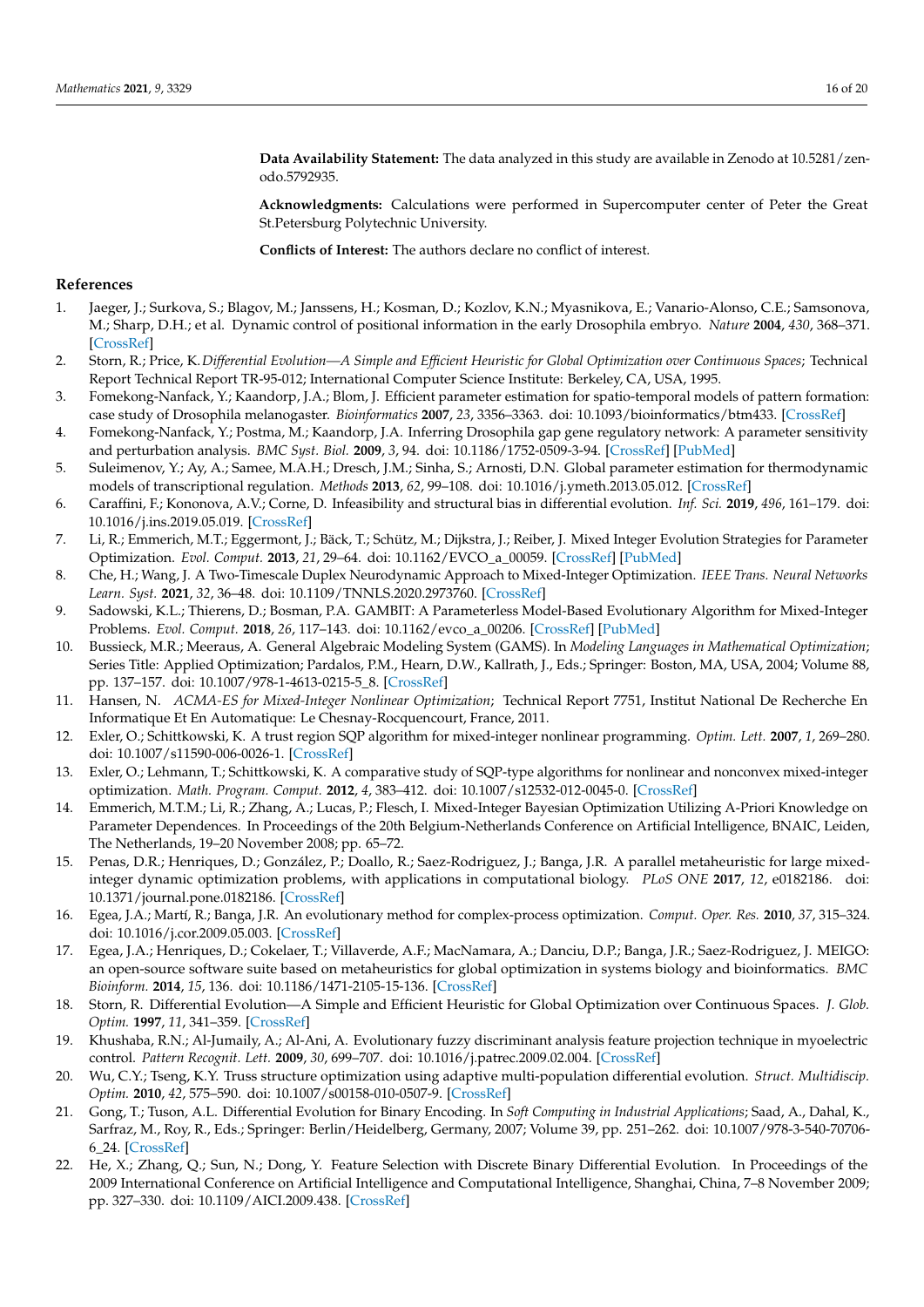- <span id="page-16-0"></span>23. Ghosh, A.; Datta, A.; Ghosh, S. Self-adaptive differential evolution for feature selection in hyperspectral image data. *Appl. Soft Comput.* **2013**, *13*, 1969–1977. [doi: 10.1016/j.asoc.2012.11.042.](doi: 10.1016/j.asoc.2012.11.042) [\[CrossRef\]](http://dx.doi.org/10.1016/j.asoc.2012.11.042)
- <span id="page-16-1"></span>24. Akbar, A.; Kuanar, A.; Joshi, R.K.; Sandeep, I.S.; Mohanty, S.; Naik, P.K.; Mishra, A.; Nayak, S. Development of Prediction Model and Experimental Validation in Predicting the Curcumin Content of Turmeric (Curcuma longa L.). *Front. Plant Sci.* **2016**, *7*, 1507. [doi: 10.3389/fpls.2016.01507.](doi: 10.3389/fpls.2016.01507) [\[CrossRef\]](http://dx.doi.org/10.3389/fpls.2016.01507) [\[PubMed\]](http://www.ncbi.nlm.nih.gov/pubmed/27766103)
- <span id="page-16-2"></span>25. Zorarpacı, E.; Özel, S.A. A hybrid approach of differential evolution and artificial bee colony for feature selection. *Expert Syst. Appl.* **2016**, *62*, 91–103. [doi: 10.1016/j.eswa.2016.06.004.](doi: 10.1016/j.eswa.2016.06.004) [\[CrossRef\]](http://dx.doi.org/10.1016/j.eswa.2016.06.004)
- <span id="page-16-3"></span>26. Chattopadhyay, S.; Mishra, S.; Goswami, S. Feature selection using differential evolution with binary mutation scheme. In Proceedings of the 2016 International Conference on Microelectronics, Computing and Communications (MicroCom), Durgapur, India, 23–25 January 2016; pp. 1–6. [doi: 10.1109/MicroCom.2016.7522533.](doi: 10.1109/MicroCom.2016.7522533) [\[CrossRef\]](http://dx.doi.org/10.1109/MicroCom.2016.7522533)
- <span id="page-16-4"></span>27. Zhao, W.; Beach, T.H.; Rezgui, Y. A systematic mixed-integer differential evolution approach for water network operational optimization. *Proc. R. Soc. A* **2018**, *474*, 20170879. [doi: 10.1098/rspa.2017.0879.](doi: 10.1098/rspa.2017.0879) [\[CrossRef\]](http://dx.doi.org/10.1098/rspa.2017.0879)
- <span id="page-16-5"></span>28. Zhao, X.S.; Bao, L.L.; Ning, Q.; Ji, J.C.; Zhao, X.W. An Improved Binary Differential Evolution Algorithm for Feature Selection in Molecular Signatures. *Mol. Inform.* **2018**, *37*, 1700081. [doi: 10.1002/minf.201700081.](doi: 10.1002/minf.201700081) [\[CrossRef\]](http://dx.doi.org/10.1002/minf.201700081) [\[PubMed\]](http://www.ncbi.nlm.nih.gov/pubmed/29106044)
- <span id="page-16-6"></span>29. Kozlov, K.; Samsonov, A. DEEP—differential evolution entirely parallel method for gene regulatory networks. *J. Supercomput.* **2011**, *57*, 172–178. [doi: 10.1007/s11227-010-0390-6.](doi: 10.1007/s11227-010-0390-6) [\[CrossRef\]](http://dx.doi.org/10.1007/s11227-010-0390-6) [\[PubMed\]](http://www.ncbi.nlm.nih.gov/pubmed/22223930)
- <span id="page-16-7"></span>30. Kozlov, K.; Samsonov, A.M.; Samsonova, M. A software for parameter optimization with Differential Evolution Entirely Parallel method. *PeerJ Comput. Sci.* **2016**, *2*, e74. [doi: 10.7717/peerj-cs.74.](doi: 10.7717/peerj-cs.74) [\[CrossRef\]](http://dx.doi.org/10.7717/peerj-cs.74)
- <span id="page-16-8"></span>31. Kozlov, K.; Chebotarev, D.; Hassan, M.; Triska, M.; Triska, P.; Flegontov, P.; Tatarinova, T. Differential Evolution approach to detect recent admixture. *BMC Genom.* **2015**, *16*, S9. [doi: 10.1186/1471-2164-16-S8-S9.](doi: 10.1186/1471-2164-16-S8-S9) [\[CrossRef\]](http://dx.doi.org/10.1186/1471-2164-16-S8-S9)
- <span id="page-16-9"></span>32. Ageev, A.; Aydogan, A.; Bishop-von Wettberg, E.; Nuzhdin, S.V.; Samsonova, M.; Kozlov, K. Simulation Model for Time to Flowering with Climatic and Genetic Inputs for Wild Chickpea. *Agronomy* **2021**, *11*, 1389. [doi: 10.3390/agronomy11071389.](doi: 10.3390/agronomy11071389) [\[CrossRef\]](http://dx.doi.org/10.3390/agronomy11071389)
- 33. Ageev, A.Y.; Bishop-von Wettberg, E.J.; Nuzhdin, S.V.; Samsonova, M.G.; Kozlov, K.N. Forecasting the Timing of Floral Initiation in Wild Chickpeas under Climate Change. *Biophysics* **2021**, *66*, 107–116. [doi: 10.1134/S0006350921010152.](doi: 10.1134/S0006350921010152) [\[CrossRef\]](http://dx.doi.org/10.1134/S0006350921010152)
- <span id="page-16-10"></span>34. Kozlov, K.; Singh, A.; Berger, J.; Wettberg, E.B.V.; Kahraman, A.; Aydogan, A.; Cook, D.; Nuzhdin, S.; Samsonova, M. Non-linear regression models for time to flowering in wild chickpea combine genetic and climatic factors. *BMC Plant Biol.* **2019**, *19*, 94. [doi:](doi: 10.1186/s12870-019-1685-2) [10.1186/s12870-019-1685-2.](doi: 10.1186/s12870-019-1685-2) [\[CrossRef\]](http://dx.doi.org/10.1186/s12870-019-1685-2) [\[PubMed\]](http://www.ncbi.nlm.nih.gov/pubmed/30890147)
- <span id="page-16-11"></span>35. Kozlov, K.; Sokolkova, A.; Lee, C.R.; Ting, C.T.; Schafleitner, R.; Bishop-von Wettberg, E.; Nuzhdin, S.; Samsonova, M. Dynamical climatic model for time to flowering in Vigna radiata. *BMC Plant Biol.* **2020**, *20*, 202. [doi: 10.1186/s12870-020-02408-1.](doi: 10.1186/s12870-020-02408-1) [\[CrossRef\]](http://dx.doi.org/10.1186/s12870-020-02408-1)
- <span id="page-16-12"></span>36. Zaharie, D. Parameter Adaptation in Differential Evolution by Controlling the Population Diversity. In *Seria Matematica-Informatica, Proceedings of the 4th InternationalWorkshop on Symbolic and Numeric Algorithms for Scientific Computing, Timi¸soara, Romania, 9–12 October 2002*; Petcu, D., Ed.; Analele Universitatii Timisoara: Timisoara, Romania, 2002; Volume XL, pp. 385–397.
- <span id="page-16-13"></span>37. Mohamed, A.W.; Almazyad, A.S. Differential Evolution with Novel Mutation and Adaptive Crossover Strategies for Solving Large Scale Global Optimization Problems. *Appl. Comput. Intell. Soft Comput.* **2017**, *2017*, 7974218. [doi: 10.1155/2017/7974218.](doi: 10.1155/2017/7974218) [\[CrossRef\]](http://dx.doi.org/10.1155/2017/7974218)
- <span id="page-16-14"></span>38. Uher, V.; Gajdoš, P.; Radecký, M.; Snášel, V. Utilization of the Discrete Differential Evolution for Optimization in Multidimensional Point Clouds. *Comput. Intell. Neurosci.* **2016**, *2016*, 6329530. [doi: 10.1155/2016/6329530.](doi: 10.1155/2016/6329530) [\[CrossRef\]](http://dx.doi.org/10.1155/2016/6329530)
- <span id="page-16-15"></span>39. Kozlov, K. DEEP. Available online: <https://gitlab.com/mackoel/deepmethod> (accessed on 29 April 2021).
- <span id="page-16-16"></span>40. Noorian, F.; de Silva, A.M.; Leong, P.H.W. gramEvol: Grammatical Evolution in R. *J. Stat. Softw.* **2016**, *71*, 1–26. [doi:](doi: 10.18637/jss.v071.i01) [10.18637/jss.v071.i01.](doi: 10.18637/jss.v071.i01) [\[CrossRef\]](http://dx.doi.org/10.18637/jss.v071.i01)
- <span id="page-16-17"></span>41. Qin, A.; Huang, V.; Suganthan, P. Differential Evolution Algorithm with Strategy Adaptation for Global Numerical Optimization. *IEEE Trans. Evol. Comput.* **2009**, *13*, 398–417. [doi: 10.1109/TEVC.2008.927706.](doi: 10.1109/TEVC.2008.927706) [\[CrossRef\]](http://dx.doi.org/10.1109/TEVC.2008.927706)
- <span id="page-16-18"></span>42. Wang, S.L.; Morsidi, F.; Ng, T.F.; Budiman, H.; Neoh, S.C. Insights into the effects of control parameters and mutation strategy on self-adaptive ensemble-based differential evolution. *Inf. Sci.* **2020**, *514*, 203–233. [doi: 10.1016/j.ins.2019.11.046.](doi: 10.1016/j.ins.2019.11.046) [\[CrossRef\]](http://dx.doi.org/10.1016/j.ins.2019.11.046)
- <span id="page-16-19"></span>43. Zhang, J.; Sanderson, A. JADE: Adaptive Differential Evolution with Optional External Archive. *IEEE Trans. Evol. Comput.* **2009**, *13*, 945–958. [doi: 10.1109/TEVC.2009.2014613.](doi: 10.1109/TEVC.2009.2014613) [\[CrossRef\]](http://dx.doi.org/10.1109/TEVC.2009.2014613)
- <span id="page-16-20"></span>44. Tanabe, R.; Fukunaga, A. Success-history based parameter adaptation for Differential Evolution. In Proceedings of the 2013 IEEE Congress on Evolutionary Computation, Cancun, Mexico, 20–23 June 2013; pp. 71–78. [doi: 10.1109/CEC.2013.6557555.](doi: 10.1109/CEC.2013.6557555) [\[CrossRef\]](http://dx.doi.org/10.1109/CEC.2013.6557555)
- <span id="page-16-21"></span>45. Wang, S.; Li, Y.; Yang, H. Self-adaptive differential evolution algorithm with improved mutation mode. *Appl. Intell.* **2017**, *47*, 644–658. [doi: 10.1007/s10489-017-0914-3.](doi: 10.1007/s10489-017-0914-3) [\[CrossRef\]](http://dx.doi.org/10.1007/s10489-017-0914-3)
- <span id="page-16-22"></span>46. Li, S.; Gu, Q.; Gong, W.; Ning, B. An enhanced adaptive differential evolution algorithm for parameter extraction of photovoltaic models. *Energy Convers. Manag.* **2020**, *205*, 112443. [doi: 10.1016/j.enconman.2019.112443.](doi: 10.1016/j.enconman.2019.112443) [\[CrossRef\]](http://dx.doi.org/10.1016/j.enconman.2019.112443)
- <span id="page-16-23"></span>47. Xue, X.; Chen, J. Matching biomedical ontologies through compact differential evolution algorithm. *Syst. Sci. Control. Eng.* **2019**, *7*, 85–89. [doi: 10.1080/21642583.2019.1647898.](doi: 10.1080/21642583.2019.1647898) [\[CrossRef\]](http://dx.doi.org/10.1080/21642583.2019.1647898)
- <span id="page-16-24"></span>48. Kononova, A.V.; Caraffini, F.; Bäck, T. Differential evolution outside the box. *Inf. Sci.* **2021**, *581*, 587–604. [doi: 10.1016/j.ins.2021.09.058.](doi: 10.1016/j.ins.2021.09.058) [\[CrossRef\]](http://dx.doi.org/10.1016/j.ins.2021.09.058)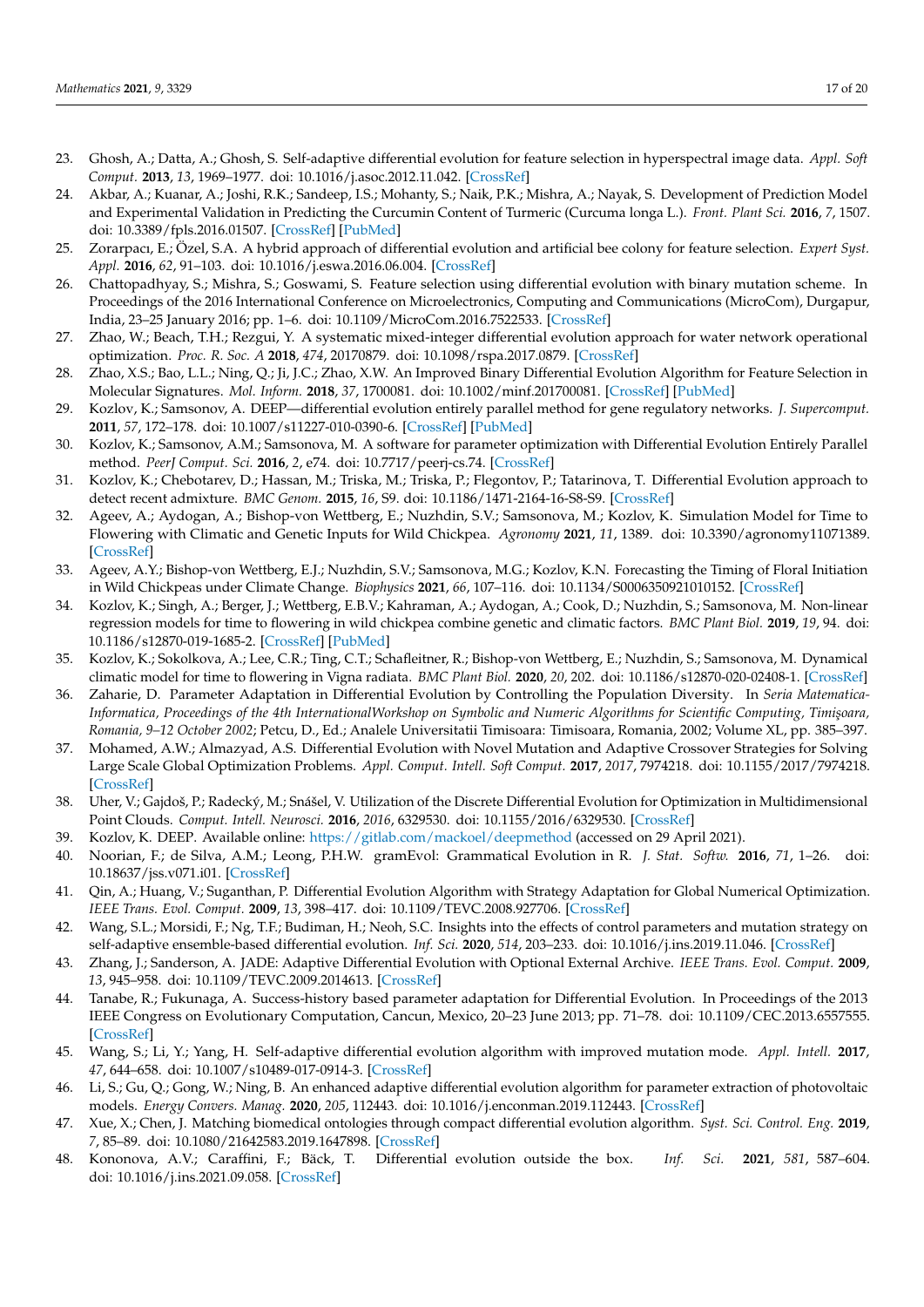- <span id="page-17-0"></span>49. Qiu, X.; Tan, K.C.; Xu, J.X. Multiple Exponential Recombination for Differential Evolution. *IEEE Trans. Cybern.* **2017**, *47*, 995–1006. [doi: 10.1109/TCYB.2016.2536167.](doi: 10.1109/TCYB.2016.2536167) [\[CrossRef\]](http://dx.doi.org/10.1109/TCYB.2016.2536167)
- <span id="page-17-1"></span>50. Brest, J.; Zumer, V.; Maucec, M. Self-Adaptive Differential Evolution Algorithm in Constrained Real-Parameter Optimization. In Proceedings of the 2006 IEEE International Conference on Evolutionary Computation, Vancouver, BC, Canada, 16–21 July 2006; pp. 215–222. [doi: 10.1109/CEC.2006.1688311.](doi: 10.1109/CEC.2006.1688311) [\[CrossRef\]](http://dx.doi.org/10.1109/CEC.2006.1688311)
- <span id="page-17-2"></span>51. Tian, M.; Gao, X.; Dai, C. Differential evolution with improved individual-based parameter setting and selection strategy. *Appl. Soft Comput.* **2017**, *56*, 286–297. [doi: 10.1016/j.asoc.2017.03.010.](doi: 10.1016/j.asoc.2017.03.010) [\[CrossRef\]](http://dx.doi.org/10.1016/j.asoc.2017.03.010)
- <span id="page-17-3"></span>52. Meng, Z.; Pan, J.S.; Tseng, K.K. PaDE: An enhanced Differential Evolution algorithm with novel control parameter adaptation schemes for numerical optimization. *Knowl.-Based Syst.* **2019**, *168*, 80–99. [doi: 10.1016/j.knosys.2019.01.006.](doi: 10.1016/j.knosys.2019.01.006) [\[CrossRef\]](http://dx.doi.org/10.1016/j.knosys.2019.01.006)
- <span id="page-17-4"></span>53. Poláková, R.; Tvrdík, J.; Bujok, P. Differential evolution with adaptive mechanism of population size according to current population diversity. *Swarm Evol. Comput.* **2019**, *50*, 100519. [doi: 10.1016/j.swevo.2019.03.014.](doi: 10.1016/j.swevo.2019.03.014) [\[CrossRef\]](http://dx.doi.org/10.1016/j.swevo.2019.03.014)
- <span id="page-17-5"></span>54. Zhu, W.; Tang, Y.; Fang, J.A.; Zhang, W. Adaptive population tuning scheme for differential evolution. *Inf. Sci.* **2013**, *223*, 164–191. [doi: 10.1016/j.ins.2012.09.019.](doi: 10.1016/j.ins.2012.09.019) [\[CrossRef\]](http://dx.doi.org/10.1016/j.ins.2012.09.019)
- <span id="page-17-6"></span>55. Ali, M.Z.; Awad, N.H.; Suganthan, P.N. Multi-population differential evolution with balanced ensemble of mutation strategies for large-scale global optimization. *Appl. Soft Comput.* **2015**, *33*, 304–327. [doi: 10.1016/j.asoc.2015.04.019.](doi: 10.1016/j.asoc.2015.04.019) [\[CrossRef\]](http://dx.doi.org/10.1016/j.asoc.2015.04.019)
- <span id="page-17-7"></span>56. Ali, M.Z.; Awad, N.H.; Suganthan, P.N.; Reynolds, R.G. An Adaptive Multipopulation Differential Evolution with Dynamic Population Reduction. *IEEE Trans. Cybern.* **2017**, *47*, 2768–2779. [doi: 10.1109/TCYB.2016.2617301.](doi: 10.1109/TCYB.2016.2617301) [\[CrossRef\]](http://dx.doi.org/10.1109/TCYB.2016.2617301)
- <span id="page-17-8"></span>57. Epitropakis, M.G.; Tasoulis, D.K.; Pavlidis, N.G.; Plagianakos, V.P.; Vrahatis, M.N. Enhancing Differential Evolution Utilizing Proximity-Based Mutation Operators. *IEEE Trans. Evol. Comput.* **2011**, *15*, 99–119. [doi: 10.1109/TEVC.2010.2083670.](doi: 10.1109/TEVC.2010.2083670) [\[CrossRef\]](http://dx.doi.org/10.1109/TEVC.2010.2083670)
- <span id="page-17-9"></span>58. Islam, S.M.; Das, S.; Ghosh, S.; Roy, S.; Suganthan, P.N. An Adaptive Differential Evolution Algorithm with Novel Mutation and Crossover Strategies for Global Numerical Optimization. *IEEE Trans. Syst. Man Cybern. Part B (Cybern.)* **2012**, *42*, 482–500. [doi:](doi: 10.1109/TSMCB.2011.2167966) [10.1109/TSMCB.2011.2167966.](doi: 10.1109/TSMCB.2011.2167966) [\[CrossRef\]](http://dx.doi.org/10.1109/TSMCB.2011.2167966)
- <span id="page-17-10"></span>59. Zheng, L.M.; Zhang, S.X.; Tang, K.S.; Zheng, S.Y. Differential evolution powered by collective information. *Inf. Sci.* **2017**, *399*, 13–29. [doi: 10.1016/j.ins.2017.02.055.](doi: 10.1016/j.ins.2017.02.055) [\[CrossRef\]](http://dx.doi.org/10.1016/j.ins.2017.02.055)
- <span id="page-17-11"></span>60. Li, Y.; Wang, S.; Yang, B. An improved differential evolution algorithm with dual mutation strategies collaboration. *Expert Syst. Appl.* **2020**, *153*, 113451. [doi: 10.1016/j.eswa.2020.113451.](doi: 10.1016/j.eswa.2020.113451) [\[CrossRef\]](http://dx.doi.org/10.1016/j.eswa.2020.113451)
- <span id="page-17-12"></span>61. Cheng, J.; Pan, Z.; Liang, H.; Gao, Z.; Gao, J. Differential evolution algorithm with fitness and diversity ranking-based mutation operator. *Swarm Evol. Comput.* **2021**, *61*, 100816. [doi: 10.1016/j.swevo.2020.100816.](doi: 10.1016/j.swevo.2020.100816) [\[CrossRef\]](http://dx.doi.org/10.1016/j.swevo.2020.100816)
- <span id="page-17-13"></span>62. Ramadas, M.; Abraham, A.; Kumar, S. ReDE-A Revised mutation strategy for Differential Evolution Algorithm. *Int. J. Intell. Eng. Syst.* **2016**, *9*, 51–58. [doi: 10.22266/ijies2016.1231.06.](doi: 10.22266/ijies2016.1231.06) [\[CrossRef\]](http://dx.doi.org/10.22266/ijies2016.1231.06)
- <span id="page-17-14"></span>63. Peng, H.; Guo, Z.; Deng, C.; Wu, Z. Enhancing differential evolution with random neighbors based strategy. *J. Comput. Sci.* **2018**, *26*, 501–511. [doi: 10.1016/j.jocs.2017.07.010.](doi: 10.1016/j.jocs.2017.07.010) [\[CrossRef\]](http://dx.doi.org/10.1016/j.jocs.2017.07.010)
- <span id="page-17-15"></span>64. Guo, S.M.; Yang, C.C. Enhancing Differential Evolution Utilizing Eigenvector-Based Crossover Operator. *IEEE Trans. Evol. Comput.* **2015**, *19*, 31–49. [doi: 10.1109/TEVC.2013.2297160.](doi: 10.1109/TEVC.2013.2297160) [\[CrossRef\]](http://dx.doi.org/10.1109/TEVC.2013.2297160)
- <span id="page-17-16"></span>65. Wang, Y.; Cai, Z.; Zhang, Q. Differential Evolution with Composite Trial Vector Generation Strategies and Control Parameters. *IEEE Trans. Evol. Comput.* **2011**, *15*, 55–66. [doi: 10.1109/TEVC.2010.2087271.](doi: 10.1109/TEVC.2010.2087271) [\[CrossRef\]](http://dx.doi.org/10.1109/TEVC.2010.2087271)
- <span id="page-17-17"></span>66. Ghosh, A.; Das, S.; Mullick, S.S.; Mallipeddi, R.; Das, A.K. A switched parameter differential evolution with optional blending crossover for scalable numerical optimization. *Appl. Soft Comput.* **2017**, *57*, 329–352. [doi: 10.1016/j.asoc.2017.03.003.](doi: 10.1016/j.asoc.2017.03.003) [\[CrossRef\]](http://dx.doi.org/10.1016/j.asoc.2017.03.003)
- <span id="page-17-18"></span>67. Gong, W.; Cai, Z. Differential Evolution with Ranking-Based Mutation Operators. *IEEE Trans. Cybern.* **2013**, *43*, 2066–2081. [doi:](doi: 10.1109/TCYB.2013.2239988) [10.1109/TCYB.2013.2239988.](doi: 10.1109/TCYB.2013.2239988) [\[CrossRef\]](http://dx.doi.org/10.1109/TCYB.2013.2239988)
- <span id="page-17-19"></span>68. Wang, Y.; Cai, Z.; Zhang, Q. Enhancing the search ability of differential evolution through orthogonal crossover. *Inf. Sci.* **2012**, *185*, 153–177. [doi: 10.1016/j.ins.2011.09.001.](doi: 10.1016/j.ins.2011.09.001) [\[CrossRef\]](http://dx.doi.org/10.1016/j.ins.2011.09.001)
- <span id="page-17-20"></span>69. Mallipeddi, R.; Suganthan, P.N. Differential Evolution Algorithm with Ensemble of Parameters and Mutation and Crossover Strategies. In *Swarm, Evolutionary, and Memetic Computing*; Lecture Notes in Computer Science; Panigrahi, B.K., Das, S., Suganthan, P.N., Dash, S.S., Eds.; Springer: Berlin/Heidelberg, Germany, 2010; Volume 6466, pp. 71–78. [doi: 10.1007/978-3-642-17563-3\\_9.](doi: 10.1007/978-3-642-17563-3_9) [\[CrossRef\]](http://dx.doi.org/10.1007/978-3-642-17563-3_9)
- <span id="page-17-21"></span>70. Zhang, J.; Naik, H.S.; Assefa, T.; Sarkar, S.; Reddy, R.V.C.; Singh, A.; Ganapathysubramanian, B.; Singh, A.K. Computer vision and machine learning for robust phenotyping in genome-wide studies. *Sci. Rep.* **2017**, *7*, 44048. [doi: 10.1038/srep44048.](doi: 10.1038/srep44048) [\[CrossRef\]](http://dx.doi.org/10.1038/srep44048) [\[PubMed\]](http://www.ncbi.nlm.nih.gov/pubmed/28272456)
- <span id="page-17-22"></span>71. Yao, J.; Chen, Z.; Liu, Z. Improved ensemble of differential evolution variants. *PLoS ONE* **2021**, *16*, e0256206. [doi: 10.1371/journal.pone.0256206.](doi: 10.1371/journal.pone.0256206) [\[CrossRef\]](http://dx.doi.org/10.1371/journal.pone.0256206)
- <span id="page-17-23"></span>72. Zhou, X.G.; Zhang, G.J. Abstract Convex Underestimation Assisted Multistage Differential Evolution. *IEEE Trans. Cybern.* **2017**, *47*, 2730–2741. [doi: 10.1109/TCYB.2017.2710626.](doi: 10.1109/TCYB.2017.2710626) [\[CrossRef\]](http://dx.doi.org/10.1109/TCYB.2017.2710626)
- <span id="page-17-24"></span>73. Ghosh, A.; Das, S.; Das, A.K.; Gao, L. Reusing the Past Difference Vectors in Differential Evolution—A Simple But Significant Improvement. *IEEE Trans. Cybern.* **2020**, *50*, 4821–4834. [doi: 10.1109/TCYB.2019.2921602.](doi: 10.1109/TCYB.2019.2921602) [\[CrossRef\]](http://dx.doi.org/10.1109/TCYB.2019.2921602)
- <span id="page-17-25"></span>74. Li, W.; Gong, W. An Improved Multioperator-Based Constrained Differential Evolution for Optimal Power Allocation in WSNs. *Sensors* **2021**, *21*, 6271. [doi: 10.3390/s21186271.](doi: 10.3390/s21186271) [\[CrossRef\]](http://dx.doi.org/10.3390/s21186271) [\[PubMed\]](http://www.ncbi.nlm.nih.gov/pubmed/34577477)
- <span id="page-17-26"></span>75. Zhong, X.; Duan, M.; Zhang, X.; Cheng, P. A hybrid differential evolution based on gaining-sharing knowledge algorithm and harris hawks optimization. *PLoS ONE* **2021**, *16*, e0250951. [doi: 10.1371/journal.pone.0250951.](doi: 10.1371/journal.pone.0250951) [\[CrossRef\]](http://dx.doi.org/10.1371/journal.pone.0250951)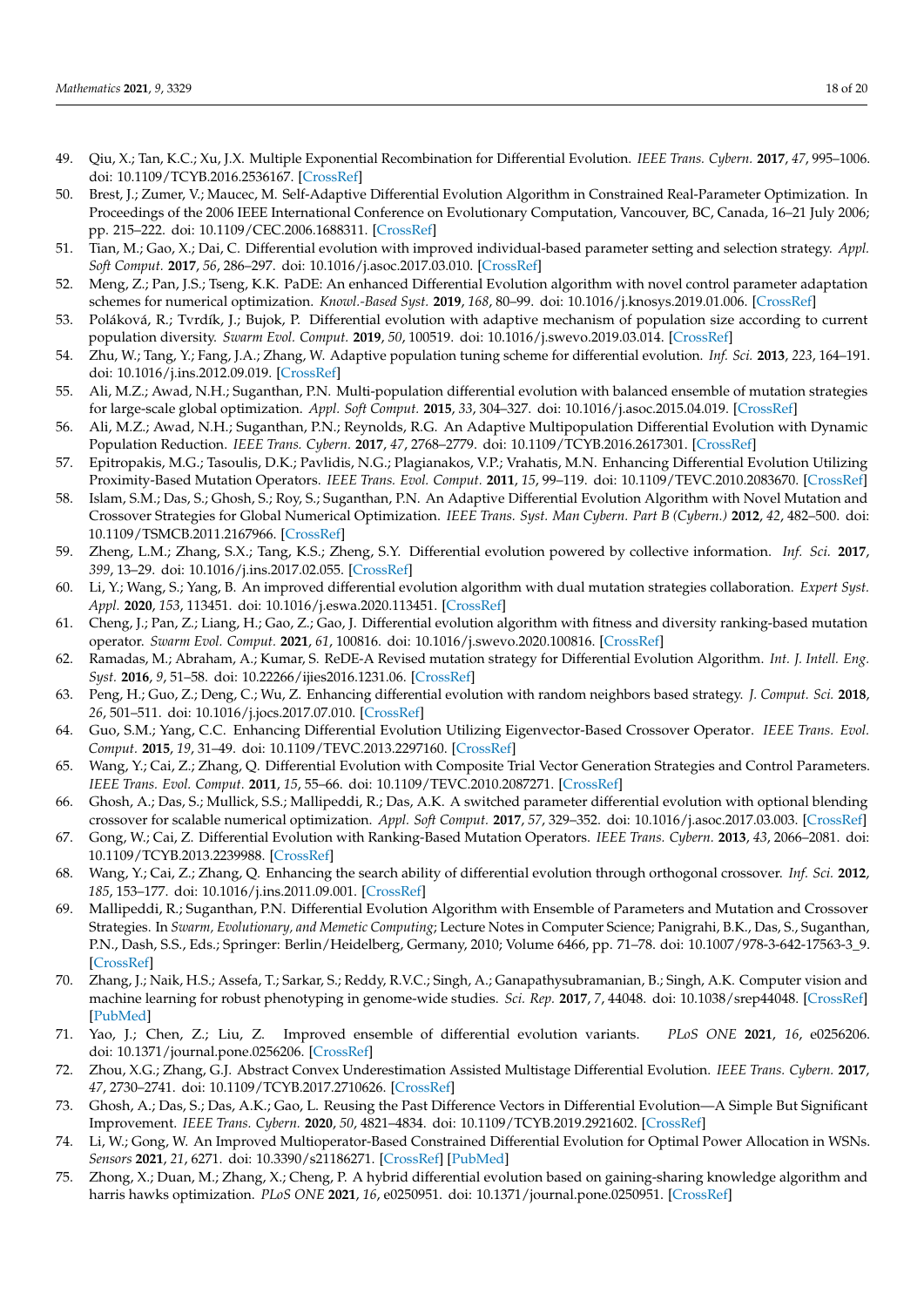- <span id="page-18-0"></span>76. Jadon, S.S.; Tiwari, R.; Sharma, H.; Bansal, J.C. Hybrid Artificial Bee Colony algorithm with Differential Evolution. *Appl. Soft Comput.* **2017**, *58*, 11–24. [doi: 10.1016/j.asoc.2017.04.018.](doi: 10.1016/j.asoc.2017.04.018) [\[CrossRef\]](http://dx.doi.org/10.1016/j.asoc.2017.04.018)
- <span id="page-18-1"></span>77. Mohamed, A.W.; Hadi, A.A.; Fattouh, A.M.; Jambi, K.M. LSHADE with semi-parameter adaptation hybrid with CMA-ES for solving CEC 2017 benchmark problems. In Proceedings of the 2017 IEEE Congress on Evolutionary Computation (CEC), Donostia, San Sebastián, Spain, 5–8 June 2017; pp. 145–152. [doi: 10.1109/CEC.2017.7969307.](doi: 10.1109/CEC.2017.7969307) [\[CrossRef\]](http://dx.doi.org/10.1109/CEC.2017.7969307)
- <span id="page-18-2"></span>78. Zhao, F.; Xue, F.; Zhang, Y.; Ma, W.; Zhang, C.; Song, H. A hybrid algorithm based on self-adaptive gravitational search algorithm and differential evolution. *Expert Syst. Appl.* **2018**, *113*, 515–530. [doi: 10.1016/j.eswa.2018.07.008.](doi: 10.1016/j.eswa.2018.07.008) [\[CrossRef\]](http://dx.doi.org/10.1016/j.eswa.2018.07.008)
- <span id="page-18-3"></span>79. Wang, S.; Li, Y.; Yang, H. Self-adaptive mutation differential evolution algorithm based on particle swarm optimization. *Appl. Soft Comput.* **2019**, *81*, 105496. [doi: 10.1016/j.asoc.2019.105496.](doi: 10.1016/j.asoc.2019.105496) [\[CrossRef\]](http://dx.doi.org/10.1016/j.asoc.2019.105496)
- <span id="page-18-4"></span>80. Luo, J.; Shi, B. A hybrid whale optimization algorithm based on modified differential evolution for global optimization problems. *Appl. Intell.* **2019**, *49*, 1982–2000. [doi: 10.1007/s10489-018-1362-4.](doi: 10.1007/s10489-018-1362-4) [\[CrossRef\]](http://dx.doi.org/10.1007/s10489-018-1362-4)
- <span id="page-18-5"></span>81. Li, S.; Gong, W.; Wang, L.; Yan, X.; Hu, C. A hybrid adaptive teaching-learning-based optimization and differential evolution for parameter identification of photovoltaic models. *Energy Convers. Manag.* **2020**, *225*, 113474. [doi: 10.1016/j.enconman.2020.113474.](doi: 10.1016/j.enconman.2020.113474) [\[CrossRef\]](http://dx.doi.org/10.1016/j.enconman.2020.113474)
- <span id="page-18-6"></span>82. Wu, Y.; Chen, R.; Li, C.; Zhang, L.; Cui, Z. Hybrid Symbiotic Differential Evolution Moth-Flame Optimization Algorithm for Estimating Parameters of Photovoltaic Models. *IEEE Access* **2020**, *8*, 156328–156346. [doi: 10.1109/ACCESS.2020.3005711.](doi: 10.1109/ACCESS.2020.3005711) [\[CrossRef\]](http://dx.doi.org/10.1109/ACCESS.2020.3005711)
- <span id="page-18-7"></span>83. Aarts, E.H.L.; Korst, J.H.M. Boltzmann machines as a model for parallel annealing. *Algorithmica* **1991**, *6*, 437–465. [doi:](doi: 10.1007/BF01759053) [10.1007/BF01759053.](doi: 10.1007/BF01759053) [\[CrossRef\]](http://dx.doi.org/10.1007/BF01759053)
- <span id="page-18-8"></span>84. Li, H.; Wang, H.; Wang, L.; Zhou, X. A modified Boltzmann Annealing Differential Evolution algorithm for inversion of directional resistivity logging-while-drilling measurements. *J. Pet. Sci. Eng.* **2020**, *188*, 106916. [doi: 10.1016/j.petrol.2020.106916.](doi: 10.1016/j.petrol.2020.106916) [\[CrossRef\]](http://dx.doi.org/10.1016/j.petrol.2020.106916)
- <span id="page-18-9"></span>85. Ahmadianfar, I.; Kheyrandish, A.; Jamei, M.; Gharabaghi, B. Optimizing operating rules for multi-reservoir hydropower generation systems: An adaptive hybrid differential evolution algorithm. *Renew. Energy* **2021**, *167*, 774–790. [doi:](doi: 10.1016/j.renene.2020.11.152) [10.1016/j.renene.2020.11.152.](doi: 10.1016/j.renene.2020.11.152) [\[CrossRef\]](http://dx.doi.org/10.1016/j.renene.2020.11.152)
- <span id="page-18-10"></span>86. Huo, L.; Zhu, J.; Li, Z.; Ma, M. A Hybrid Differential Symbiotic Organisms Search Algorithm for UAV Path Planning. *Sensors* **2021**, *21*, 3037. [doi: 10.3390/s21093037.](doi: 10.3390/s21093037) [\[CrossRef\]](http://dx.doi.org/10.3390/s21093037)
- <span id="page-18-11"></span>87. Deng, C.; Dong, X.; Tan, Y.; Peng, H. Enhanced Differential Evolution Algorithm with Local Search Based on Hadamard Matrix. *Comput. Intell. Neurosci.* **2021**, *2021*, 8930980. [doi: 10.1155/2021/8930980.](doi: 10.1155/2021/8930980) [\[CrossRef\]](http://dx.doi.org/10.1155/2021/8930980)
- <span id="page-18-12"></span>88. Rahnamayan, S.; Tizhoosh, H.; Salama, M. Opposition-Based Differential Evolution. *IEEE Trans. Evol. Comput.* **2008**, *12*, 64–79. [doi: 10.1109/TEVC.2007.894200.](doi: 10.1109/TEVC.2007.894200) [\[CrossRef\]](http://dx.doi.org/10.1109/TEVC.2007.894200)
- <span id="page-18-13"></span>89. Sun, J.; Zhang, Q.; Tsang, E. DE/EDA: A new evolutionary algorithm for global optimization. *Inf. Sci.* **2005**, *169*, 249–262. [doi:](doi: 10.1016/j.ins.2004.06.009) [10.1016/j.ins.2004.06.009.](doi: 10.1016/j.ins.2004.06.009) [\[CrossRef\]](http://dx.doi.org/10.1016/j.ins.2004.06.009)
- <span id="page-18-14"></span>90. Peng, H.; Wu, Z.; Deng, C. Enhancing Differential Evolution with Commensal Learning and Uniform Local Search. *Chin. J. Electron.* **2017**, *26*, 725–733. [doi: 10.1049/cje.2016.11.010.](doi: 10.1049/cje.2016.11.010) [\[CrossRef\]](http://dx.doi.org/10.1049/cje.2016.11.010)
- <span id="page-18-15"></span>91. Guo, H.; Li, Y.; Li, J.; Sun, H.; Wang, D.; Chen, X. Differential evolution improved with self-adaptive control parameters based on simulated annealing. *Swarm Evol. Comput.* **2014**, *19*, 52–67. [doi: 10.1016/j.swevo.2014.07.001.](doi: 10.1016/j.swevo.2014.07.001) [\[CrossRef\]](http://dx.doi.org/10.1016/j.swevo.2014.07.001)
- <span id="page-18-16"></span>92. Kozlov, K.; Ivanisenko, N.; Ivanisenko, V.; Kolchanov, N.; Samsonova, M.; Samsonov, A.M. Enhanced Differential Evolution Entirely Parallel Method for Biomedical Applications. In *Parallel Computing Technologies*; Hutchison, D., Kanade, T., Kittler, J., Kleinberg, J.M., Mattern, F., Mitchell, J.C., Naor, M., Nierstrasz, O., Pandu Rangan, C., Steffen, B., et al., Eds.; Springer: Berlin/Heidelberg, Germany, 2013; Volume 7979, pp. 409–416. [doi: 10.1007/978-3-642-39958-9\\_37.](doi: 10.1007/978-3-642-39958-9_37) [\[CrossRef\]](http://dx.doi.org/10.1007/978-3-642-39958-9_37)
- <span id="page-18-17"></span>93. Kozlov, K.N.; Baumann, P.; Waldmann, J.; Samsonova, M.G. TeraPro, a system for processing large biomedical images. *Pattern Recognit. Image Anal.* **2013**, *23*, 488–497. [doi: 10.1134/S105466181304007X.](doi: 10.1134/S105466181304007X) [\[CrossRef\]](http://dx.doi.org/10.1134/S105466181304007X)
- <span id="page-18-18"></span>94. Hammer, G.L.; Vaderlip, R.; Gibson, G.; Wade, L.; Henzell, R.; Younger, D.; Warren, J.; Dale, A. Genotype-by-environment interaction in grain sorghum. II. Effects of temperature and photoperiod on ontogeny. *Crop Sci.* **1989**, *29*, 376–384. [\[CrossRef\]](http://dx.doi.org/10.2135/cropsci1989.0011183X002900020029x)
- 95. Van Oosterom, E.; Bidinger, F.; Weltzien, E. A yield architecture framework to explain adaptation of pearl millet to environmental stress. *Field Crop. Res.* **2003**, *80*, 33–56. [doi: 10.1016/S0378-4290\(02\)00153-3.](doi: 10.1016/S0378-4290(02)00153-3) [\[CrossRef\]](http://dx.doi.org/10.1016/S0378-4290(02)00153-3)
- <span id="page-18-19"></span>96. Whish, J.; Butler, G.; Castor, M.; Cawthray, S.; Broad, I.; Carberry, P.; Hammer, G.; McLean, G.; Routley, R.; Yeates, S. Modelling the effects of row configuration on sorghum yield reliability in north-eastern Australia. *Aust. J. Agric. Res.* **2005**, *56*, 11. [doi:](doi: 10.1071/AR04128) [10.1071/AR04128.](doi: 10.1071/AR04128) [\[CrossRef\]](http://dx.doi.org/10.1071/AR04128)
- <span id="page-18-20"></span>97. Jordan, D.R.; Tao, Y.Z.; Godwin, I.D.; Henzell, R.G.; Cooper, M.; McIntyre, C.L. Comparison of identity by descent and identity by state for detecting genetic regions under selection in a sorghum pedigree breeding program. *Mol. Breed.* **2005**, *14*, 441–454. [doi:](doi: 10.1007/s11032-005-0901-y) [10.1007/s11032-005-0901-y.](doi: 10.1007/s11032-005-0901-y) [\[CrossRef\]](http://dx.doi.org/10.1007/s11032-005-0901-y)
- 98. Cooper, M.; van Eeuwijk, F.A.; Hammer, G.L.; Podlich, D.W.; Messina, C. Modeling QTL for complex traits: Detection and context for plant breeding. *Curr. Opin. Plant Biol.* **2009**, *12*, 231–240. [doi: 10.1016/j.pbi.2009.01.006.](doi: 10.1016/j.pbi.2009.01.006) [\[CrossRef\]](http://dx.doi.org/10.1016/j.pbi.2009.01.006) [\[PubMed\]](http://www.ncbi.nlm.nih.gov/pubmed/19282235)
- 99. Sinclair, T.R.; Messina, C.D.; Beatty, A.; Samples, M. Assessment across the United States of the Benefits of Altered Soybean Drought Traits. *Agron. J.* **2010**, *102*, 475–482. [doi: 10.2134/agronj2009.0195.](doi: 10.2134/agronj2009.0195) [\[CrossRef\]](http://dx.doi.org/10.2134/agronj2009.0195)
- <span id="page-18-21"></span>100. Technow, F.; Messina, C.D.; Totir, L.R.; Cooper, M. Integrating Crop Growth Models with Whole Genome Prediction through Approximate Bayesian Computation. *PLoS ONE* **2015**, *10*, e0130855. [\[CrossRef\]](http://dx.doi.org/10.1371/journal.pone.0130855) [\[PubMed\]](http://www.ncbi.nlm.nih.gov/pubmed/26121133)